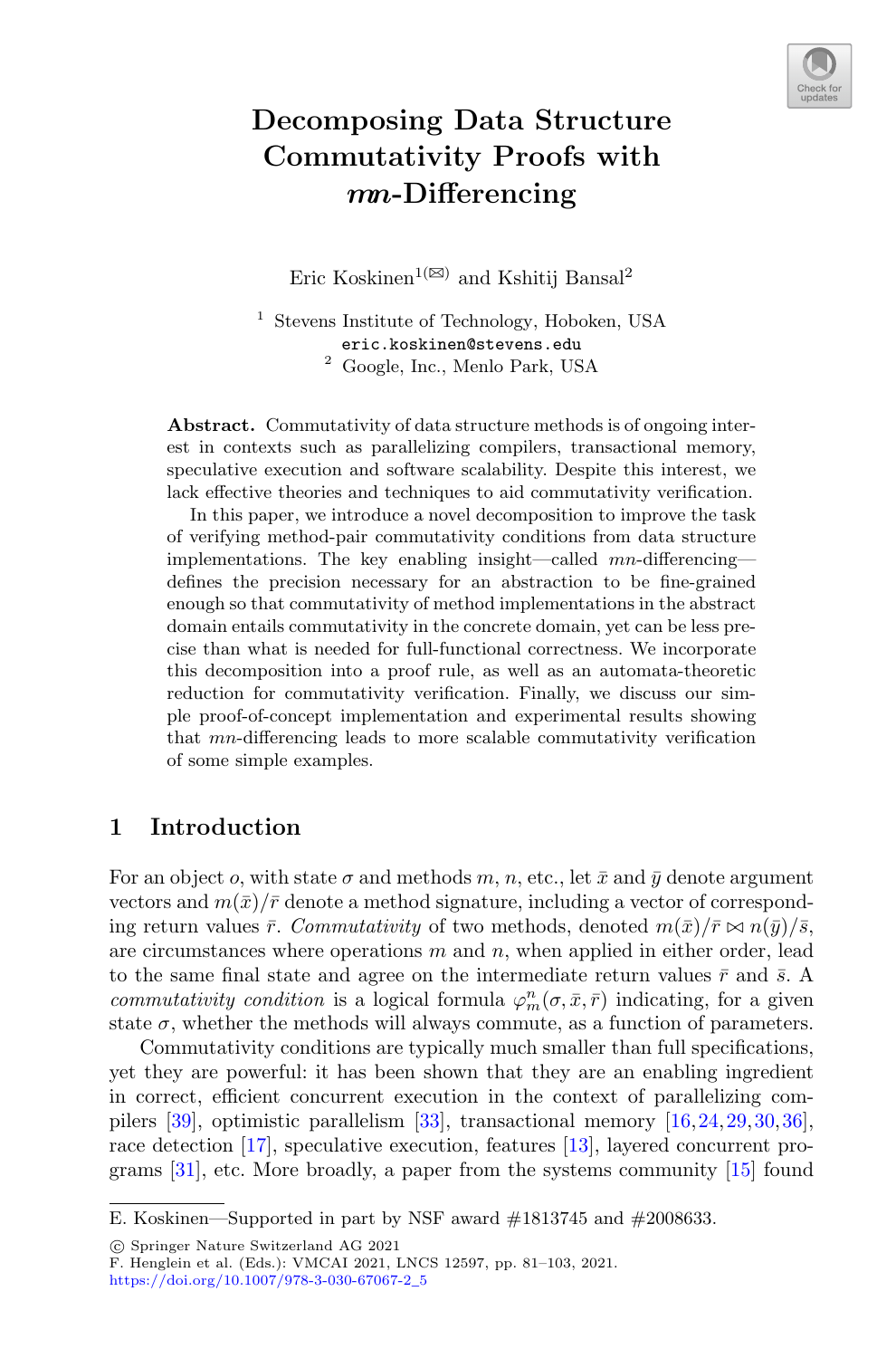that, when software fragments are implemented so that they commute, better scalability is achieved. Commutativity captures independence and when combined with linearizability proofs (*e.g.*, [\[12](#page-20-1),[43\]](#page-22-3)) enables concurrent execution. Naturally, it is important that commutativity be correct and, in recent years, growing effort has been made toward reasoning about commutativity conditions automatically. At present, these works are either unsound  $[4,21]$  $[4,21]$  or else they rely on data structure specifications as intermediaries [\[7](#page-20-3)[,27](#page-21-8)] which, interestingly, can lead to unsound commutativity conclusions (see Sect. [2\)](#page-2-0).

Our goal in this paper is to improve the task of verifying a commutativity property  $\varphi_m^n$  directly from the data-structure source code of methods  $m$ and  $n$ . Toward this goal, we first provide a straight-forward way to formulate the problem as a multi-trace (2-safety) question, *i.e.*, relating the behaviors in one circumstance with those in another. This first automata-theoretic reduction (called  $\mathrm{REDUCE}_m^n)$  is a product program, but with the pre-condition strengthened by only considering reachable data-structure states and the post-condition weakened to observational equivalence. Although  $\mathrm{REDuce}^n_m$  is sound, it does not employ any commutativity-specific abstractions and, thus, reachability solvers struggle to verify the resulting encoding, for lack of the ability to decompose the problem in a manner suitable to commutativity.

The key idea of this paper is a decomposition geared toward improving commutativity verification. We introduce the concept of an mn-differencing abstraction  $(\alpha, R_{\alpha})$  which gives a requirement for how precise an abstraction  $\alpha$  must be so that one can reason in that abstract domain and relate abstract post-states with  $R_{\alpha}$ , and yet entail return value agreement in the concrete domain. Intuitively,  $R_{\alpha}$  captures the differences between the behavior of pairs of operations when applied in either order (*e.g.* how push and pop effect the top element of stack), while abstracting away state reads or mutations that would be the same, regardless of the order in which they are applied (*e.g.* those elements deeper in the stack that are untouched).  $R_{\alpha}$  relations capture return value agreement, but they do not quite capture commutativity. We show the pieces fit together by combining  $R_{\alpha}$  with a relation C that tracks the unmodified, cloned portion of the state and an ADT-specific observational equivalence relation  $I_\beta$ . Proving that  $I_\beta$  is an observational equivalence relation is then done using a separate ADT-specific abstraction  $\beta$ .

We then return to algorithms, introducing a second reduction  $\text{DAREDuce}_{m}^{n}$ that exploits  $mn$ -differencing. DAREDUCE<sup>n</sup><sub>m</sub> emits two reachability tasks: automata  $A_{\mathbf{A}}(m, n, \varphi_m^n, I)$  and  $A_{\mathbf{B}}(I)$ , thus allowing reachability analyses to synthesize separate abstractions  $(\alpha, R_{\alpha})$  and C for  $\mathcal{A}_{\mathbf{A}}(m, n, \varphi_m^n, I)$  and  $\beta$  for  $\mathcal{A}_{\mathbf{B}}(I)$ . Moreover,  $\mathcal{A}_{\mathbf{B}}(I)$  is independent of  $m, n$  and  $\varphi_m^n$ , so it can be proved safe once and then reused for every subsequent  $\varphi_m^n$  query.

We implement our reductions in a simple prototype tool called CITYPROVER, on top of Ultimate  $[22]$  and CPAchecker  $[10]$  $[10]$ . CITYPROVER takes as input simple data structures in C (with integers, structs, arrays) and a candidate formula  $\varphi_m^n$ . It then uses the reductions to discover a proof that  $\varphi_m^n$  is a valid commutativity condition or else produce a counterexample. We report encouraging preliminary results verifying commutativity properties of some simple data structures such as a memory cell, counter, two-place Set, array stack, array queue and rudimentary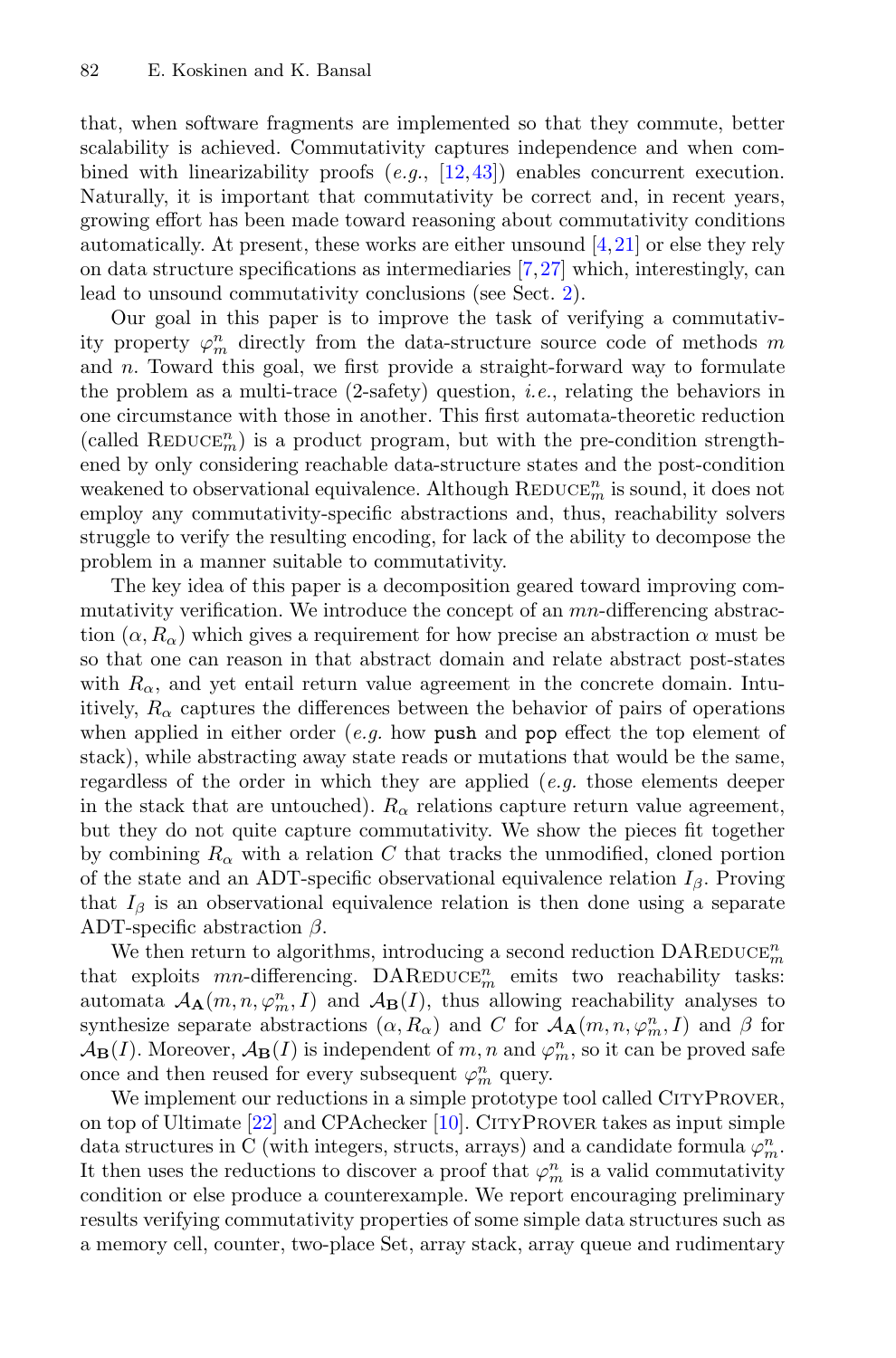hash table. In all examples, CITYPROVER was able to discover  $\alpha$ ,  $R_{\alpha}$ , C and  $\beta$ automatically. In some cases we manually provided simple I relations. Since we reduce to automaton reachability, there was no need for any other user input (such as invariants, preconditions, predicates, lemmas, etc.). We further consider the merits of users providing I relations as opposed to the pre/post-specifications in prior work [\[7,](#page-20-3)[27](#page-21-8)], and discuss benefits pertaining to soundness, automation, simplicity and usability. Finally, our experiments show that mn-differencing improves commutativity verification. DAREDUCE<sup>n</sup><sub>m</sub> performs better than REDUCE<sup>n</sup><sub>m</sub>: it is typically faster and suffers from timeouts less frequently.

*Contributions.* In summary, our contributions are:

- A reduction  $\mathrm{REDUCE}^n_m$  that strengthens the pre-condition to reachable ADT states and weakens the post-condition to observational equivalence. (Sect. [4\)](#page-8-0)
- A decomposition of commutativity reasoning that gives a requirement for how precise an abstraction must be to entail concrete commutativity. (Sect. [5\)](#page-10-0)
- An improved reduction  $\text{DAREDuce}_m^n$ , which exploits mn-differencing and observational equivalence relations. (Sect. [6\)](#page-14-0)
- A proof-of-concept implementation, that uses these reductions to verify candidate commutativity conditions. (Sect. [7\)](#page-15-0)
- Preliminary experiments showing that  $\text{DAREDuce}_{m}^{n}$  out-performs  $\text{REDuce}_{m}^{n}$ on some simple numeric data structures such as a memory cell, counter, twoplace Set, array stack, array queue and rudimentary hash table. (Sect. [7\)](#page-15-0)

Some results have been abridged. An extended version is available [\[28](#page-21-10)].

Our verified commutativity conditions can be used with existing concurrent implementations (compilers [\[39\]](#page-22-0), graph algorithms [\[33](#page-22-1),[36\]](#page-22-2), STM [\[16](#page-21-0),[24\]](#page-21-1), etc.). Moreover, with some further research, they could be combined with linearizability proofs and used inside parallelizing compilers. We believe this to be a promising direction for future work.

*Limitations.* mn-differencing is defined semantically and could be applied to a wide range of programs, parametric data-structures, etc. Our implementation relies on underlying reachability solvers which are typically limited to programs with simple arrays and simple pointers, with limited support for quantified invariants. Thus, although  $mn$ -differencing and  $\text{DAREDuce}_{m}^{n}$  support ADTs with parameterized sizes (such as ArrayStack), our experiments instead compared REDUCE<sup>n</sup><sub>m</sub>-vs-DAREDUCE<sup>n</sup><sub>m</sub> for (infinite state) ADTs of a fixed size. We were also limited by these tools' capability of performing permutation reasoning (*e.g.* limited disjunctive power).

# <span id="page-2-0"></span>**2 Overview**

*Motivating Examples.* Consider the SimpleSet data structure shown at the left of Fig. [1.](#page-3-0) This data structure is a simplification of a Set, capable of storing up to two natural numbers using private integers a and b. Value −1 is reserved to indicate that nothing is stored in the variable. Method  $add(x)$  checks to see if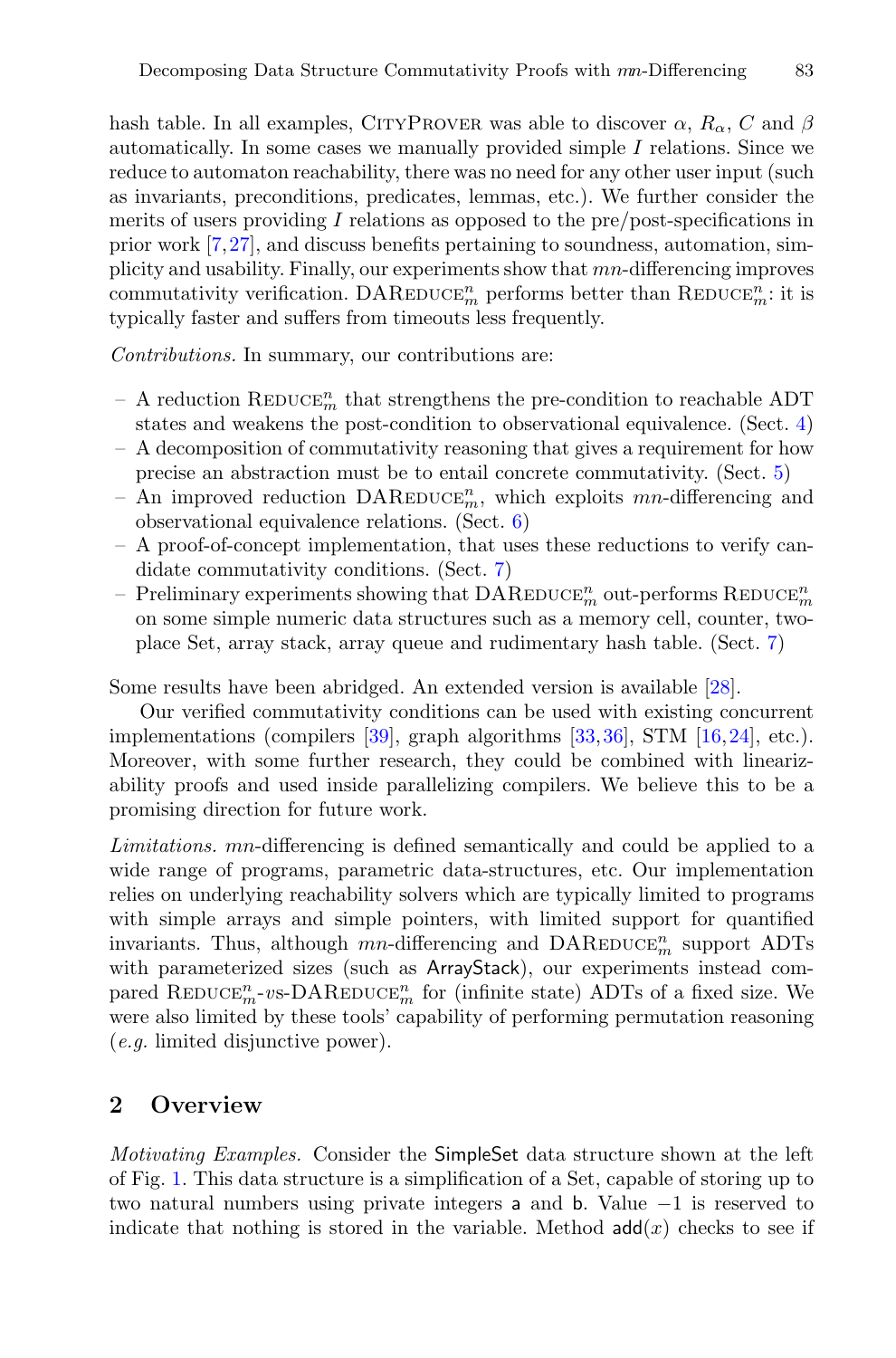```
class SimpleSet {
private int a, b, sz;
SimpleSet() { a=b=−1; sz=0; }
void add(uint x) {
   if (sz == 0) { a=x; sz++; ret; }
   if (a==x || b==x) { ret ; }
   if (a==−1) { a=x; sz++; ret; }
   if (b==−1) { b=x; sz++; ret; }
  ret ;
}
bool isin ( uint y) \{ ret (a == y || b == y);int getsize () { ret sz; }
void clear () { a=−1; b=−1; sz = 0; }
}
                                             class ArrayStack {
                                              private int A[MAX], top;
                                              ArrayStack() { top = −1; }
                                              bool push(int x) {
                                               if (top==MAX−1) ret false;
                                               A[top++] = x; ret true;
                                              }
int pop() {
                                               if (top == −1) ret −1;
                                               else ret A[top−−]; }
                                              bool isempty() { ret (top==−1); }
                                             }
```
<span id="page-3-0"></span>Fig. 1. On the left, a SimpleSet data structure, capable of storing up to two natural numbers (using integer fields a and b) and tracking the size  $sz$  of the Set. On the right, a simple ArrayStack, that implements a stack using an array A and a top index.

there is space available and that x is not already in the Set, and then stores  $x$  in an open slot (either a or b). **ret** means return. Methods  $\sin(y)$ , getsize () and clear() are straightforward.

A commutativity condition, written as a logical formula  $\varphi_m^n$ , describes the conditions under which two methods  $m(\bar{x})$  and  $n(\bar{y})$  commute, in terms of the argument values and the state of the data structure  $\sigma$ . Two methods is in  $(x)$ and  $\sin(y)$  always commute because neither modifies the ADT, so we say  $\varphi_{\textsf{isin }(x)}^{\textsf{isin }(y)} \equiv$  true. The commutativity condition of methods  $\textsf{add}(x)$  and  $\textsf{isin }(y)$ is more involved:  $\varphi_{\text{add}(x)}^{\text{isin}(y)} \equiv x \neq y \lor (x = y \land a = x) \lor (x = y \land b = x).$ This condition specifies three situations (disjuncts) in which the two operations commute. In the first case, the methods are operating on different values. Method is in  $(y)$  is a read-only operation and since  $y \neq x$ , it is not affected by an attempt to insert x. Moreover, regardless of the order of these methods,  $\mathsf{add}(x)$ will either succeed or not (depending on whether space is available) and this operation will not be affected by  $\sin(y)$ . In the other disjuncts, the element being added is already in the Set, so method invocations will observe the same return values regardless of the order and no changes (that could be observed by later methods) will be made by either of these methods. Note that there can be multiple concrete ways of representing the same semantic data structure state:  $a = 5 \land b = 3$  is the same as  $a = 3 \land b = 5$ . Other commutativity conditions include:  $\varphi_{\sf isin \, (y)}^{\sf clear} \equiv (\mathsf{a} \neq y \land \mathsf{b} \neq y), \, \varphi_{\sf isin \, (y)}^{\sf getsize} \equiv \mathsf{true}, \, \varphi_{\sf add(x)}^{\sf clear} \equiv \mathsf{false},$  $\varphi_{\text{clear}}^{\text{getsize}} \equiv \textsf{s} \textsf{z} = 0 \text{ and } \varphi_{\textsf{add}(x)}^{\textsf{getsize}} \equiv \textsf{a} = x \vee \textsf{b} = x \vee (\textsf{a} \neq x \wedge \textsf{a} \neq -1 \wedge \textsf{b} \neq x \wedge \textsf{b} \neq -1).$ 

As a second running example, let us consider an array based implementation of Stack, given at the right of Fig. [1.](#page-3-0) ArrayStack maintains array A for data, a top index to indicate end of the stack, and has operations push and pop.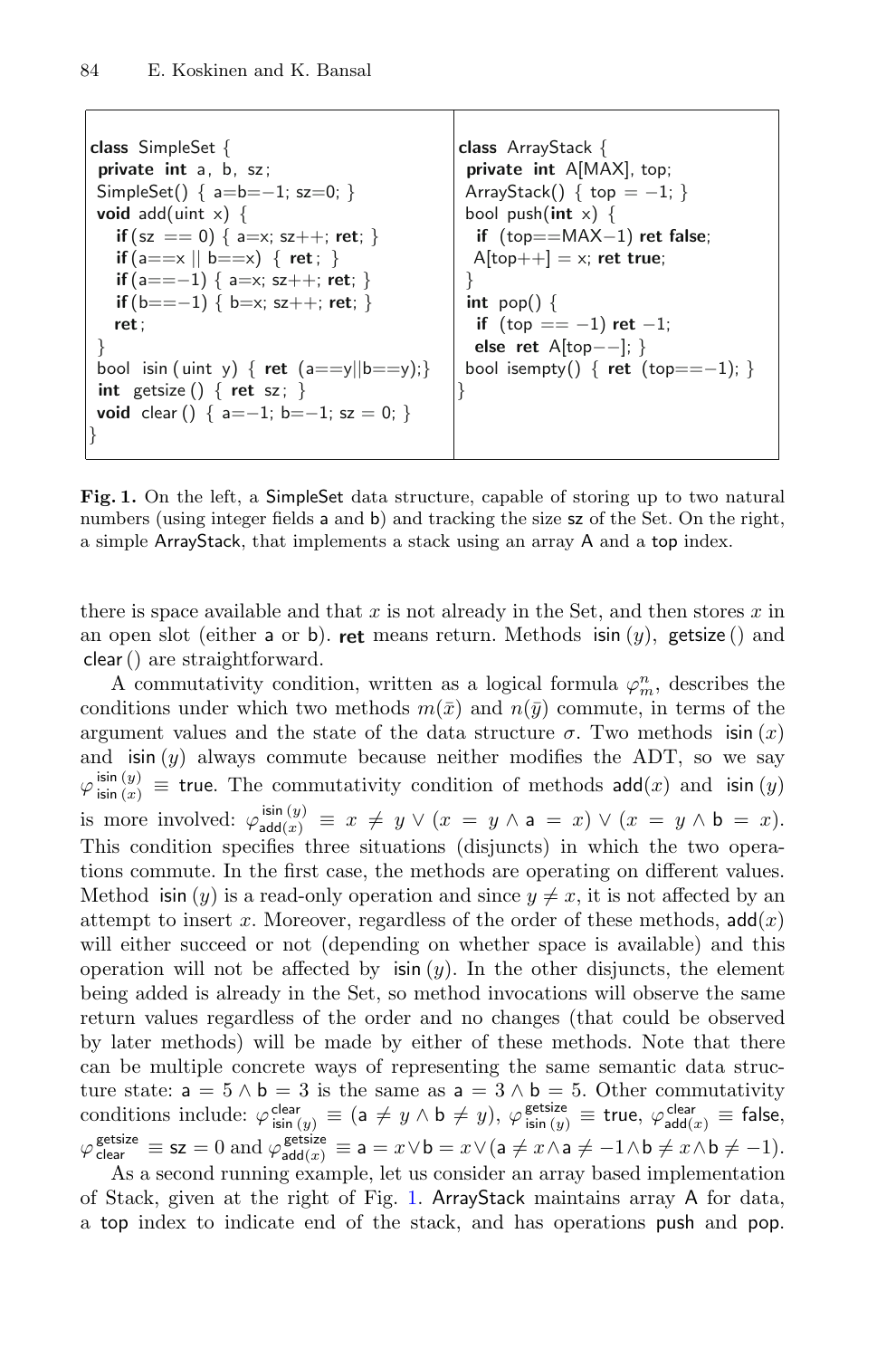The capacity of ArrayStack, MAX is parametric. The commutativity condition  $\varphi_{\textsf{push}(x)}^{\textsf{pop}} \equiv \textsf{top} > -1 \land \mathsf{A}[\textsf{top}] = x \land \textsf{top} < \mathsf{MAX}$  captures that they commute provided that there is at least one element in the stack, the top value is the same as the value being pushed and that there is enough space to push.

The above examples illustrate that commutativity conditions, even for small data-structures, can quickly become tricky to reason about. Nonetheless, correctness of these conditions is important to avoid unsafe concurrency when they are used in parallelization strategies [\[13](#page-20-0),[15,](#page-21-6)[16,](#page-21-0)[24](#page-21-1)[,31,](#page-21-5)[33](#page-22-1)[,36](#page-22-2)]. Some prior works have described unsound methods for verifying commutativity  $[4,21]$  $[4,21]$  $[4,21]$  and others [\[7](#page-20-3)[,27](#page-21-8)] have built upon ADT specifications which, as we discuss below, can lead to unsound commutativity conditions.

*What's Hard About This Problem?* Toward proving that a candidate  $\varphi_m^n$  is a commutativity condition for  $m(\bar{x}) \bowtie n(\bar{y})$ , one can begin by posing the problem as 2-safety [\[14](#page-20-5)], perhaps using Hoare quadruple notation [\[44\]](#page-22-4) below on the left:

$$
\begin{array}{ll} \mathbb{E}\left\{\varphi_{m}^{n}(\sigma_{1})\wedge\sigma_{1}=\sigma_{2}\right\} & \mathbb{E}\left\{\varphi_{\mathrm{push}(x)}^{\mathrm{pop}}\wedge\sigma_{1}=\sigma_{2}\right\} \\ r_{m}^{1}:=m(\bar{a});\left|r_{n}^{2}:=n(\bar{b});\right.\\ \mathbb{E}\left\{r_{m}^{1}=r_{m}^{2}\wedge r_{n}^{1}=r_{n}^{2}\wedge\sigma_{1}^{\prime}=\sigma_{2}^{\prime}\right\} & \mathbb{E}\left\{r_{m}^{1}:=\mathrm{pop}(\mathbf{1});\left|r_{n}^{2}:=\mathrm{pop}(\mathbf{1});\right.\right.\\ \left.\left\{\mathbf{r}_{m}^{1}=\mathbf{r}_{m}^{2}\wedge\sigma_{1}^{\prime}=\mathbf{r}_{n}^{2}\wedge\sigma_{1}^{\prime}=\sigma_{2}^{\prime}\right\} & \mathbb{E}\left\{r_{m}^{1}:=\mathrm{pop}(\mathbf{1});\left|r_{m}^{2}:=\mathrm{push}(x);\right.\right.\\ \left.\left.\left\{\mathbf{r}_{m}^{1}=\mathbf{r}_{m}^{2}\wedge\mathbf{r}_{n}^{1}=\mathbf{r}_{n}^{2}\wedge\sigma_{1}^{\prime}=\sigma_{2}^{\prime}\right\}\right. & \mathbb{E}\left\{\mathbf{r}_{m}^{1}=\mathbf{r}_{m}^{2}\wedge\mathbf{r}_{n}^{1}=\mathbf{r}_{n}^{2}\wedge\sigma_{1}^{\prime}=\sigma_{2}^{\prime}\right\}\end{array}
$$

Intuitively, this Hoare quadruple (similar to a product program [\[8](#page-20-6)] or selfcomposition [\[9](#page-20-7),[41\]](#page-22-5)) involves two *copies* of the program, shown on either side of the vertical bar. The pre-condition is a relation on the states of these two programs, as is the post-condition. For commutativity, we start by letting the precondition require that the commutativity condition  $\varphi_m^n$  holds and that the two programs begin in the same ADT states. Meanwhile, the post condition asserts that return values will agree and that the post-states are equivalent. Above on the right is an example: ArrayStack with  $\varphi^{\mathsf{pop}()}_{\mathsf{push}(x)}\equiv \mathsf{A}[\mathsf{top}]\,=\,x\wedge\mathsf{top}\,>\,1\wedge\mathsf{top}\,<\,\mathsf{MAX}.$ Running an existing tool (*e.g.* a product program [\[8](#page-20-6)] and Ultimate [\[22](#page-21-9)]) yields a counterexample, with starting state:  $A = [z, y, x, \alpha] \wedge$  top = 2. The counterexample shows that in this case the post states are different. Depending on the order methods are applied, one reaches either  $A = [z, y, x, \alpha] \wedge$  top = 2 or else  $A = [z, y, x, x] \wedge$  top = 2. Our knowledge of stack semantics tells us that these are the same state (because the value in the 3rd array slot does not matter), but automated tools do not know these states are equivalent: concrete equality is too strict. Similarly, for SimpleSet  $\varphi_{\mathsf{add}(x)}^{\mathsf{add}(y)} \equiv x \neq y$  we would obtain a counterexample complaining that  $(a = x \land b = y)$  is different from  $(a = y \land b = x)$ .

It appears we need a better notion of equality for the post-states. We might then be tempted to exploit specifications, as is done in prior work [\[7,](#page-20-3)[27\]](#page-21-8). Then we can ask whether  $Post_m(Post_n(\sigma)) = Post_n(Post_m(\sigma))^1$  $Post_m(Post_n(\sigma)) = Post_n(Post_m(\sigma))^1$ . Unfortunately, it is unclear what precision is appropriate for commutativity. Let's take, for example, a coarse specification such as  ${true}$ push $(x){true}$ . Using this in our Hoare

<span id="page-4-0"></span> $1$  Note: as discussed in Sect. [3,](#page-7-0) we employ the technique discussed in Sect. 4 of Bansal *et al.* [\[7](#page-20-3)] to avoid the need for under-approximation or quantifier alternation.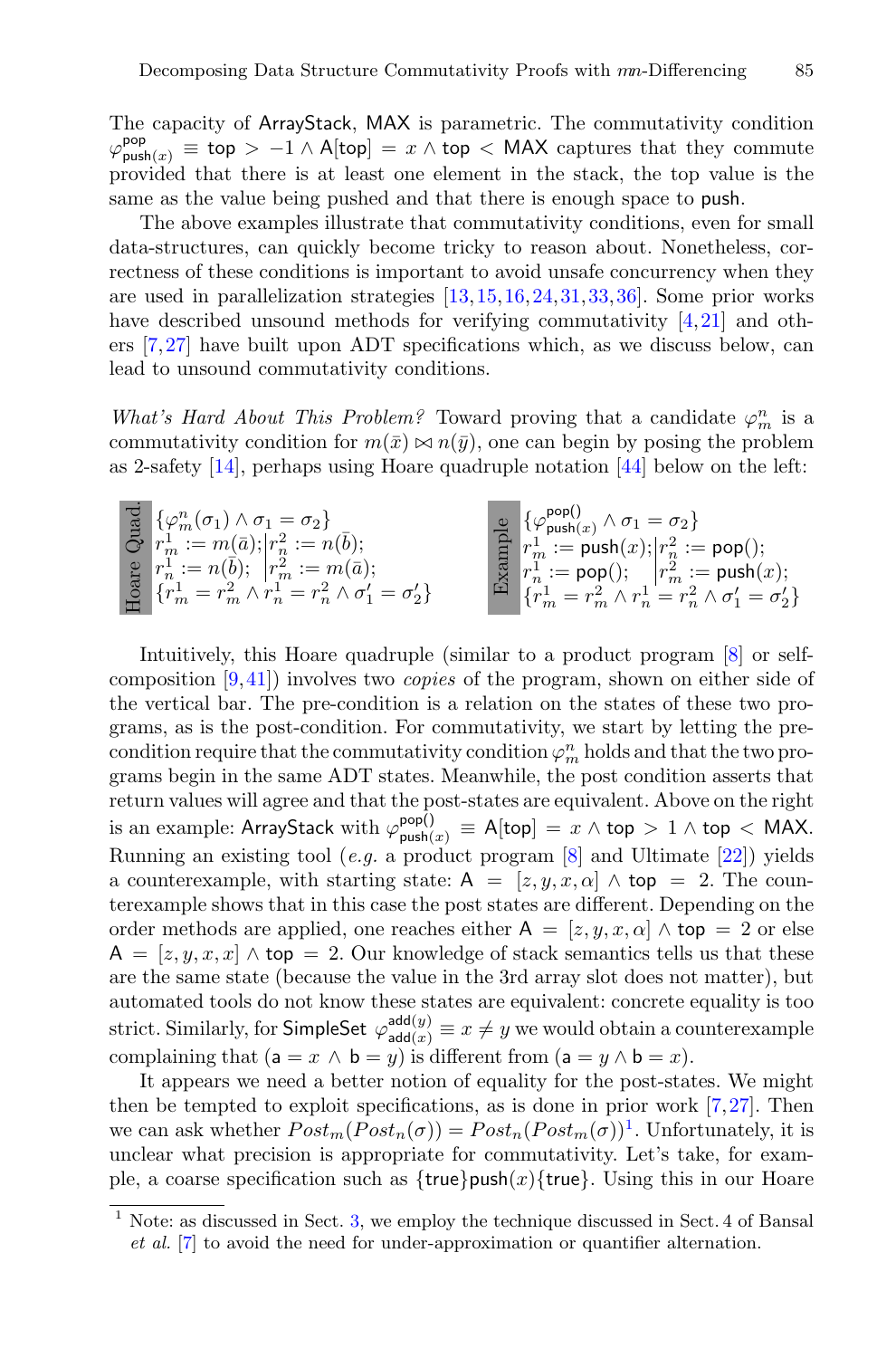quadruple, we might conclude a post-relation true, seemingly indicating that all post-states are related. We would thus be inclined to incorrectly conclude that any  $\varphi_m^n$  is a valid commutativity condition. When specifications are too coarse like this one, Bansal *et al.* [\[7](#page-20-3)] would incorrectly synthesize commutativity condition  $\varphi_{\text{push}(x)}^{\text{push}(y)} \equiv \text{true}$ . The problem is that abstraction does not capture effects of  $\text{push}(x)$  that are relevant to commutativity.

Meanwhile, fine-grained specifications can be close to what is needed for fullfunctional correctness and it is not clear that we need this level of granularity: much of the post-condition is irrelevant to commutativity. When considering  $\text{push}(x)$  and pop, the interaction is limited to the top element of the stack (as well as whether the stack is empty or full), whereas the deeper part of the stack is the same regardless of the order of these methods.

*Decomposition and Reductions for Commutativity.* We now summarize the challenges and contributions of our work in the context of these examples.

**(Section** [4](#page-8-0)**).** We first observe that we do not strictly need pre/post specifications for commutativity verification and, instead, can work with observational equivalence relations. As a simple start, we describe a straight-forward reduction  $\mathrm{REDuce}_{m}^{n}$  from verifying commutativity conditions of an ADT to an automaton reachability problem. REDUCE<sup>n</sup> emits an automaton  $\mathcal{A}(\varphi_m^n)$  whose safety entails that  $\varphi_m^n$  is a valid commutativity condition for methods m and n. To this end, the reduction (i) ensures that we only concern ourselves with commutativity from an over-approximation of the *reachable* states of the object and (ii) weakens the post-condition to a notion of *observational* equivalence. While  $\mathrm{REDuce}_{m}^{n}$  is sound, it does not lead to scalable tools: reachability solvers struggle to decompose the problem.

**(Section** [5](#page-10-0)**).** The main question we ask in this paper is: *What is the right abstraction granularity for commutativity?* Not knowing this has hindered prior works as well as the performance of  $\mathrm{REDUCE}_m^n$ . First, the necessary precision depends on methods under consideration. For example, when concerned with return values arising in commutativity of SimpleSet's isin  $(y)$  clear, it is sufficient to use an abstraction that ignores  $\boldsymbol{z}$ . We only need to reason about whether y is stored in a or b. We can use,  $e.g.,$  an abstraction with predicates  $a = y$  and  $b = y$  (along with their negations). This also ignores all other possible values for a and b: for showing return value agreement, the only relevant aspect of the state is whether or not y is in the set. Similarly, for ArrayStack push $(x)/p$ op $($ ), we only need to consider the top value and we can abstract away deeper parts of the stack, that are untouched in either method order. While, on the other hand, for  $\mathsf{pop}() \bowtie \mathsf{pop}()$ , the second-from-top also matters.

Formally, we give a requirement for an abstraction  $\alpha$  and a relation  $R_{\alpha}$  in that domain, that it be precise enough so that reasoning about return value agreement in the abstract domain faithfully covers reasoning about agreement in the concrete domain. We call this pair  $(\alpha, R_{\alpha})$  an mn-differencing abstraction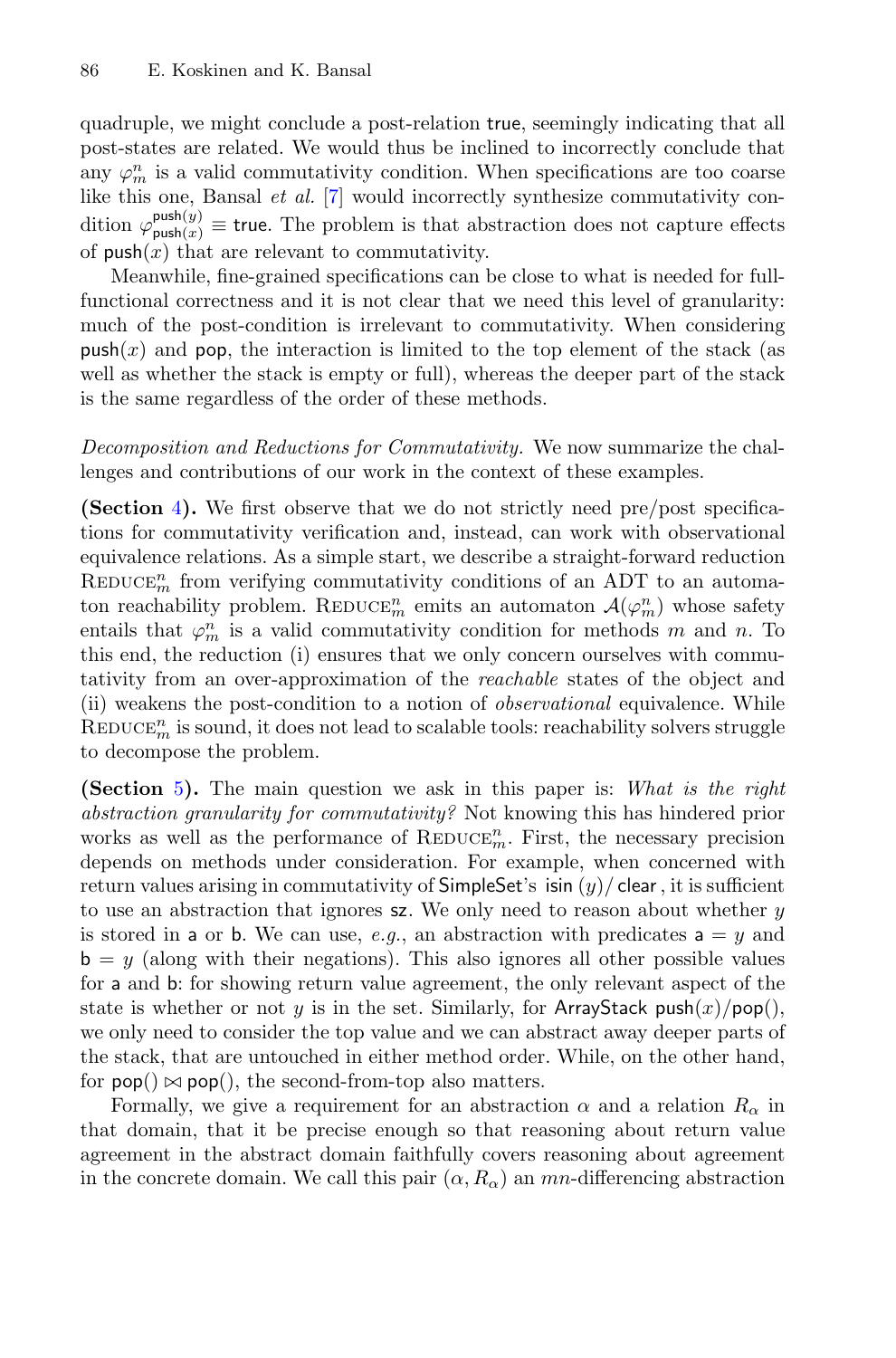and relation. For the SimpleSet example with isin  $(x)/$  clear(), we can define  $\alpha$ to be based on the above mentioned predicates, and then use the relation:

$$
R_{\alpha}(\sigma_1, \sigma_2) \equiv (a = x)_1 \vee (b = x)_1 \Leftrightarrow (a = x)_2 \vee (b = x)_2, \tag{1}
$$

*i.e.* the relation that tracks whether  $\sigma_1$  and  $\sigma_2$  agree on those predicates. (Subscripts mean that the predicate holds in the correspondingly numbered state.)  $R_{\alpha}$ is a relation on abstract states and summarizes the possible pairs of post-states that will have agreed on return values. For methods  $push(x)/pop$  on ArrayStack, we can define an abstraction  $\alpha$  with predicates  $\{\text{top } \geq 0, \mathsf{A}[\text{top}] = x\}$ , and use

$$
R_{\alpha} \equiv (\text{top} \ge 0)_{1} = (\text{top} \ge 0)_{2} \quad \wedge \quad (\text{A}[\text{top}] = x)_{1} = (\text{A}[\text{top}] = x)_{2} \tag{2}
$$

This abstraction simply tracks that the ArrayStack is non-empty and whether the top element is x or not. Meanwhile, the remaining portion of the state is *identical* between the two states because it came from cloning the reachable initial state. The equivalence reasoning can easily be tracked with direct, inductive equality: a cloned & unmodified frame relation C. For this example,  $C \equiv \forall i < \text{top}_1$ .  $A_1[i] =$  $A_2[i]$ . We will later see that our algorithms and tools will be able to synthesize these  $(\alpha, R_{\alpha})$  mn-differencing abstractions/relations and cloned frame C.

While so far we have addressed return values, states that are related by  $R_{\alpha} \wedge C$ may not necessarily be observationally equivalent. We show the pieces fit together by working with observational equivalence *relations*. For reasoning about this equivalence, we use a separate abstraction  $\beta$ , more geared toward relational equivalence, and a relation  $I_\beta$  in that abstract domain. For the ArrayStack and SimpleSet examples, we can use the following such relations:

$$
I_{AS}(\sigma_1, \sigma_2) \equiv \text{top}_1 = \text{top}_2 \land (\forall i. 0 \le i \le \text{top}_1 \Rightarrow A_1[i] = A_2[i])
$$
\n(3)

$$
I_{SS}(\sigma_1, \sigma_2) \equiv ((a_1 = a_2 \land b_1 = b_2) \lor (a_1 = b_2 \land b_1 = a_2)) \land (sz_1 = sz_2) \qquad (4)
$$

 $I_{AS}$  says that the two states agree on the (ordered) values in the Stack. (top<sub>1</sub> means the value of top in  $\sigma_1$ , etc.) For SimpleSet,  $I_{SS}$  specifies that two states are equivalent provided that they are storing the same values—perhaps in different ways—and they agree on the size. These observational equivalence relations can sometimes be inferred and, otherwise, are typically compact. Crucially, however, unlike pre/post specifications, if  $I$  is an observational equivalence relation, then it is guaranteed to lead to sound commutativity conclusions. Putting it all together, our decomposition can be posed as a proof rule on the right.

The notation  $[s_m]^1(\bar{x})$  means the implementation of method m, under a (standard) transla-tion [\[8](#page-20-6),[9,](#page-20-7)[41\]](#page-22-5) to act on the  $\sigma_1$ copy of the state, with arguments  $\bar{x}$ . Premise (*i*) incorpo-

<span id="page-6-0"></span>

| $ (i) : \{I_{\beta}\}[s_m]^1(\bar{x}) \mid [s_m]^2(\bar{y})\{I_{\beta}\}]$<br>$\left[ (ii) : \{Rch \wedge \varphi_m^n\}_{[s_n]^{1}(\bar{x})}^{[s_m]^{1}(\bar{x});} \left[ \frac{[s_n]^{2}(\bar{y})}{[s_m]^{2}(\bar{y})} \{R_{\alpha} \wedge C\} \right] \right]$<br>$(iii) : (R_{\alpha} \wedge C) \implies I_{\beta}$ |
|------------------------------------------------------------------------------------------------------------------------------------------------------------------------------------------------------------------------------------------------------------------------------------------------------------------------|
| $\varphi_m^n$ is a commut. cond. for $m(\bar{x}) \bowtie n(\bar{y})$                                                                                                                                                                                                                                                   |

rates observational equivalence, while  $(ii)$  summarizes mn-differencing. Notice that premise (*i*) does not involve  $\varphi_m^n$ ,  $R_\alpha$  or C. An outcome of this decomposition is that automated reasoning about  $I_\beta$  (which pertains to all methods of the ADT) can be separated from reasoning about  $R_{\alpha} \wedge C$  (which pertains to a given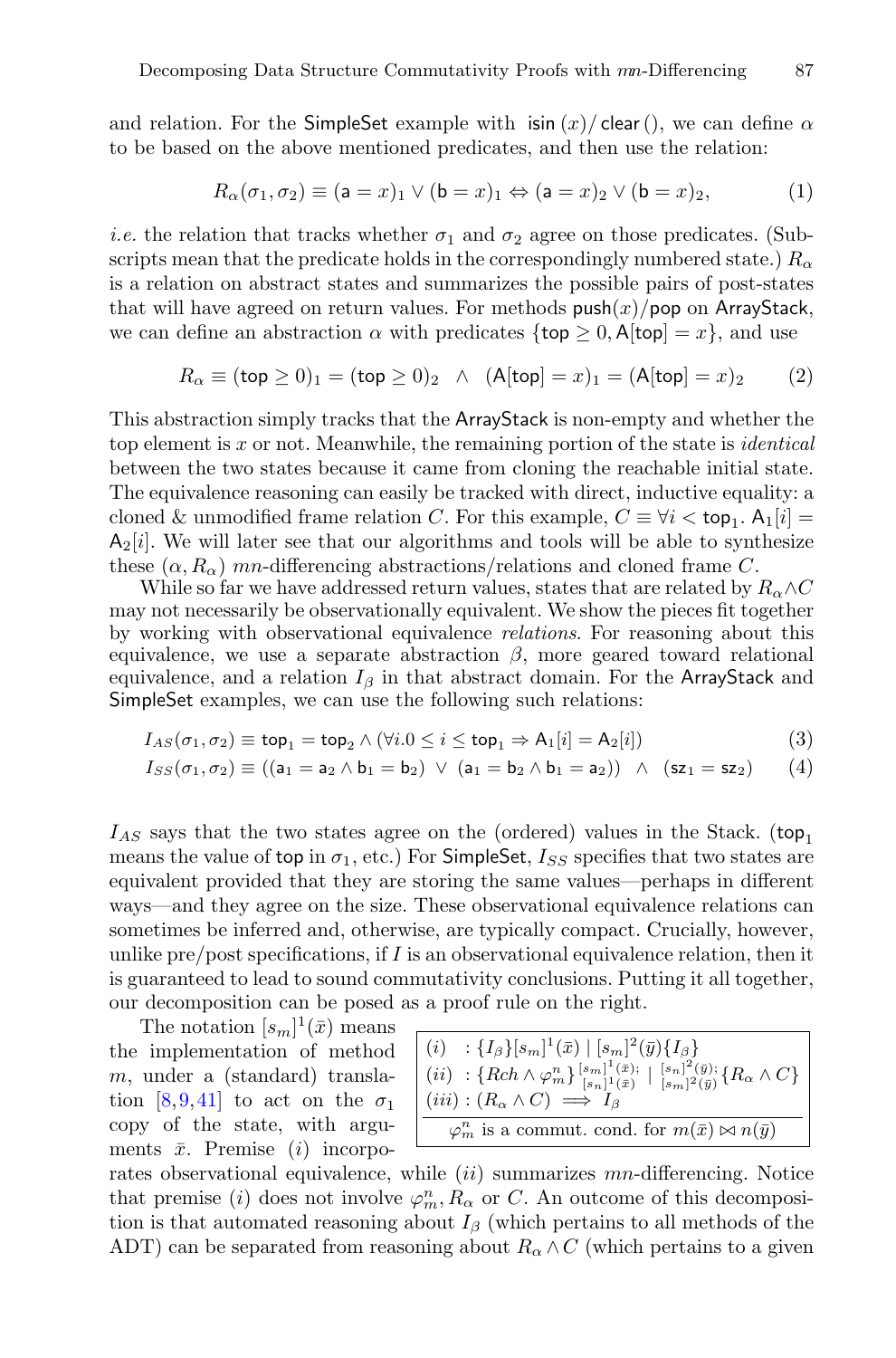triple  $m, n, \varphi_m^n$ ). Consequently, (*i*) can be done once globally for the ADT, and then  $(ii)$  and  $(iii)$  can be done for each new commutativity validity query. Note also that  $R_{\alpha} \wedge C$  is typically *stronger* than  $I_{\beta}$  (and hence can imply  $I_{\beta}$ ) because it is more specialized to the  $m/n$  method-pair under consideration. Meanwhile,  $I_\beta$  is a weaker relation characterizing overall ADT equivalence.

**(Section** [6](#page-14-0)). We next describe an improved reduction  $\text{DAREDuce}_{m}^{n}$ , which employs our decomposition.  $\text{DAREDuce}_{m}^{n}$  emits a pair of automata  $A_{\mathbf{A}}(m, n, \varphi_m^n, I)$  and  $A_{\mathbf{B}}(I)$ , such that if we prove both are safe then  $\varphi_m^n$  must be a valid commutativity condition. Again, this separation allows tools to synthesize  $(\alpha, R_{\alpha})$  and C separately from  $\beta$  and  $I_{\beta}$ .

**(Section** [7](#page-15-0)**).** Finally, we describe a proof-of-concept implementation of  $\mathrm{REDuce}_{m}^{n}$  and  $\mathrm{DAREDuce}_{m}^{n}$ , and employing Ultimate and CPAchecker as reachability solvers. We report experiments comparing the performance of the two reductions, when applied to some simple ADTs including the above SimpleSet, ArrayStack, Queue and a rudimentary HashTable. While  $\mathrm{DAREDuce}_{m}^{n}$  has some initial overhead, its use of  $mn\text{-differencing abstractions}$ appears to enable it to perform better than  $\mathrm{REDUCE}_m^n$ .

# <span id="page-7-0"></span>**3 Preliminaries**

We work with a simple model of a (sequential) object-oriented language. We will denote an object by  $\rho$ . Objects can have member fields  $\rho.a$  and, for the purposes of this paper, we assume them to be integers, structs or integer arrays. Methods are denoted  $o.m(\bar{x}), o.n(\bar{y}),...$  where  $\bar{x}$  is a vector of the arguments. We often will omit the o. We use the notation  $m(\bar{x})/\bar{r}$  to refer to the return variables  $\bar{r}$ . We use  $\bar{a}$  to denote a vector of argument *values*,  $\bar{u}$  to denote a vector of return *values* and  $m(\bar{a})/\bar{u}$  or  $n(b)/\bar{v}$  to denote a corresponding invocation of a method which we call an *action*. Methods' source code is parsed from C into control-flow automata (CFA) [\[23](#page-21-11)] using assume to represent branching and loops. (See [\[28](#page-21-10)] for details on our CFA-based implementation.) Edges are labeled with straight-line ASTs consisting of assume, assignment, and sequential composition. We use  $s_m$ to refer to the source code of object method  $m$ . For simplicity, we assume that one object method cannot call another, and that all object methods terminate.

*Commutativity and Commutativity Conditions.* We fix a single object o, denote that object's concrete state space  $\Sigma$ , and assume decidable equality. We denote  $\sigma \frac{m(\bar{a})/\bar{u}}{\sigma'} \sigma'$  for the big-step semantics in which the arguments are provided, the entire method is reduced and return values given in  $\bar{u}$ . For lack of space, we omit the small-step semantics  $\llbracket s \rrbracket$  of individual statements. For the big-step semantics, we assume that such a successor state  $\sigma'$  is always defined (total) and is unique (determinism). Programs can be transformed so these conditions hold, via wrapping  $[7]$  $[7]$  and prophecy variables<sup>[2](#page-7-1)</sup>  $[3]$  $[3]$ , respectively.

<span id="page-7-1"></span>For example, we can use prophecy variables to translate a method such as  $\text{int } m(a)$ { if (nondet())  $x := a$ ; } into one that has does not have nondeterminism in its transition system: int m(a, rho) { if (rho)  $x := a$ ; }.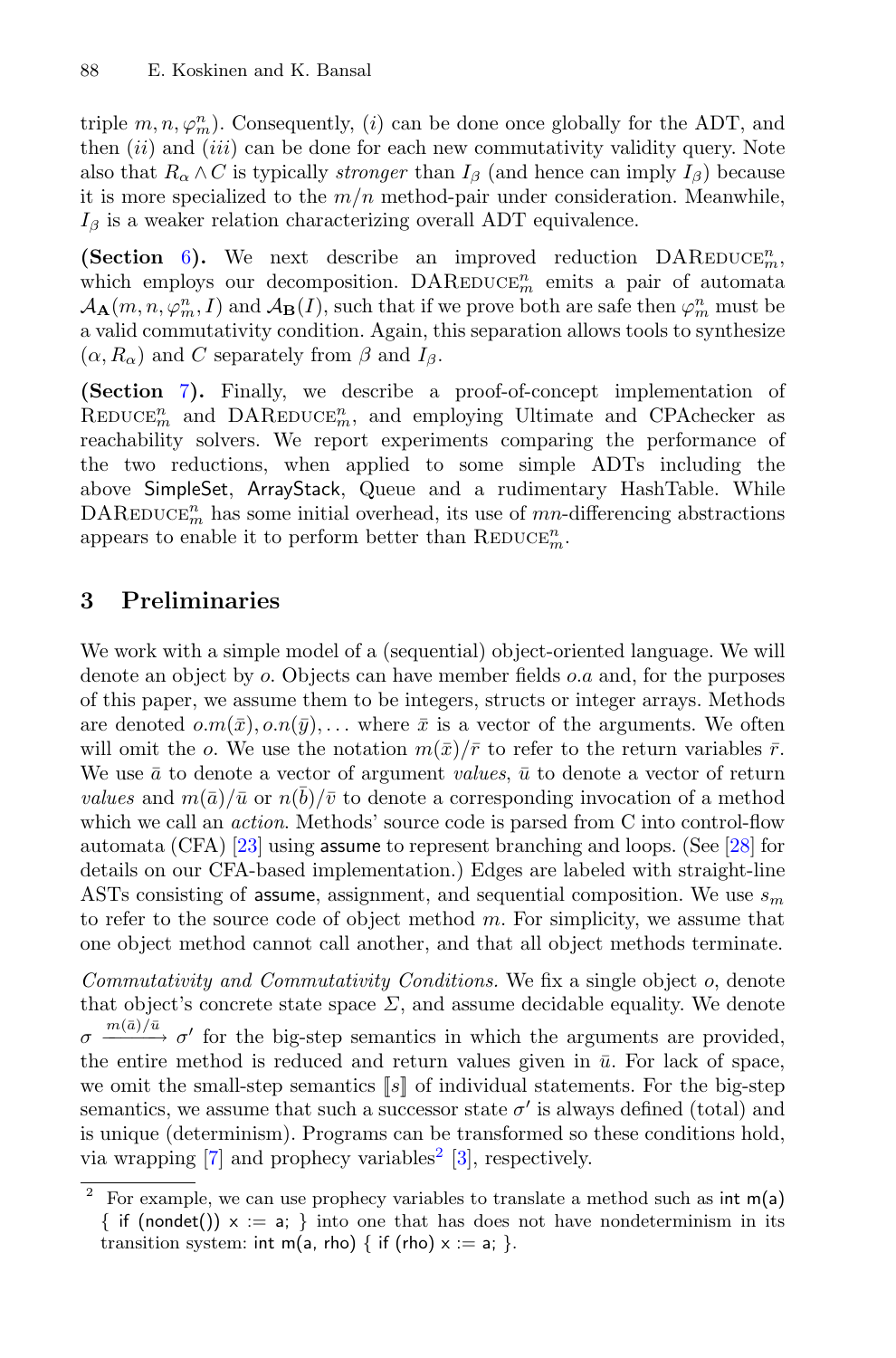**Definition 1 (Observational equivalence for commutativity (***e.g.* [\[29\]](#page-21-2)**).** We define relation  $\simeq \subseteq \Sigma \times \Sigma$  *as the following greatest fixpoint* 

$$
\frac{\forall m(\bar{a}) \in M. \space \sigma_1 \xrightarrow{m(\bar{a})/\bar{r}_1} \sigma'_1 \quad \sigma_2 \xrightarrow{m(\bar{a})/\bar{r}_2} \sigma'_2 \quad \bar{r}_1 = \bar{r}_2 \quad \sigma'_1 \simeq \sigma'_2}{\sigma_1 \simeq \sigma_2}
$$

The above co-inductive definition expresses that two states  $\sigma_1$  and  $\sigma_2$  of an object are observationally equivalent  $\simeq$  provided that, when any given method invocation  $m(\bar{a})$  is applied to both  $\sigma_1$  and  $\sigma_2$ , then the respective return values agree. Moreover, the resulting post-states maintain the  $\simeq$  relation. A (logical) observational equivalence *relation* I is a formula such that  $\llbracket I \rrbracket \Rightarrow \simeq I_{AS}$  from the previous section is one such relation. A counterexample to observational equivalence is a finite sequence of method operations  $m_1(\bar{a}_1), ..., m_k(\bar{a}_k)$  applied to both  $\sigma_1$  and  $\sigma_2$  such that for  $m_k(\bar{a}_k)$ , the return values disagree, *i.e.*,  $\bar{r}_1^k \neq \bar{r}_2^k$ .

We next use observational equivalence to define commutativity. As is typical [\[7,](#page-20-3)[17\]](#page-21-4) we define commutativity first at the layer of an action, which are particular *values*, and second at the layer of a method, which includes a quantification over all of the possible values for the arguments and return variables.

**Definition 2** (Commutativity of m and n). For values  $\bar{a}$ ,  $\bar{b}$ *, we say* actions  $m(\bar{a})$  *and*  $n(\bar{b})$  *commute, denoted*  $m(\bar{a}) \bowtie n(\bar{b})$ *, if for all*  $\sigma, \bar{u}_1, \bar{u}_2, \bar{v}_1, \bar{v}_2, \sigma_m$ ,  $\sigma_n, \sigma_{mn}, \sigma_{nm}$  such that  $\sigma \xrightarrow{m(\bar{a})/\bar{u}_1} \sigma_m \xrightarrow{n(\bar{b})/\bar{v}_1} \sigma_{mn}$  and  $\sigma \xrightarrow{n(\bar{b})/\bar{v}_2} \sigma_n \xrightarrow{m(\bar{a})/\bar{u}_2}$  $\sigma_{nm}$ , then  $(\bar{u}_1 = \bar{u}_2 \wedge \bar{v}_1 = \bar{v}_2 \wedge \sigma_{mn} \simeq \sigma_{nm})$ . **Methods** m and n commute *denoted*  $m \bowtie n$  *provided that*  $\forall \bar{a} \ \bar{b} \ldots m(\bar{a}) \bowtie n(\bar{b})$ *.* 

The quantification  $\forall \bar{a}$  b, etc. means vectors of all possible argument values. Our work extends to a more fine-grained notion of commutativity: an asymmetric version called left-movers and right-movers [\[34](#page-22-6)], where a method commutes in one direction and not the other.

We will work with commutativity conditions for methods  $m$  and  $n$  as logical formulae over initial states and the arguments of the methods. We denote a logical commutativity formula as  $\varphi_m^n$  and assume a computable interpretation of formulae:  $[\varphi_m^n] : (\sigma, \bar{x}, \bar{y}) \to \mathbb{B}$ . (We tuple the arguments for brevity.) The first argument is the initial state. Commutativity *post*- and *mid*-conditions can also be written over return values [\[27\]](#page-21-8) but here, for simplicity, we focus on commutativity *pre*-conditions. We may write  $[\![\varphi_m^n]\!]$  as  $\varphi_m^n$  when it is clear from context that  $\varphi_m^n$  is meant to be interpreted.

**Definition 3 (Commutativity Condition).** *Logical formula*  $\varphi_m^n$  *is a* commutativity condition *for* m and n provided that  $\forall \sigma \bar{a} \bar{b}$ .  $[\varphi_m^n] \sigma \bar{a} \bar{b} \Rightarrow m(\bar{a}) \bowtie n(\bar{b})$ *.* 

# <span id="page-8-0"></span>**4 One-Shot Reduction to Reachability**

We now take a first stab at the goal of reducing commutativity verification to reachability (*i.e.*, verifying non-reachability of an error location). The problems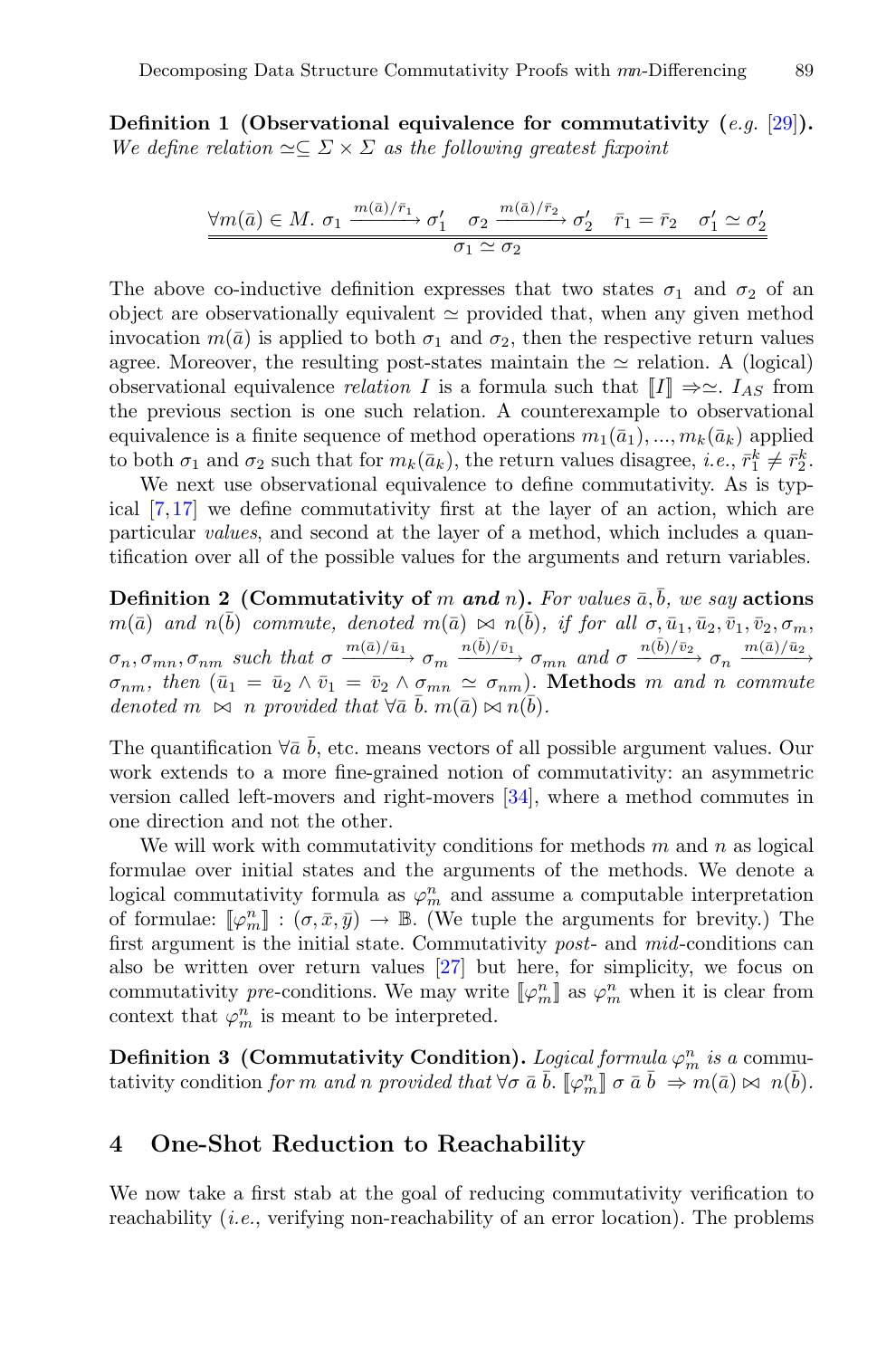do not exactly align because commutativity verification is instead defined over an object implementation, method pairs, a formula  $\varphi_m^n$  and a notion of equivalence for objects. We thus pose commutativity as reachability intuitively as follows:

$$
\begin{array}{ll}\n\text{Pre-condition}: & \left\{ \begin{array}{l}\n\text{while}(\ast)\{[s_m]^1(\bar{a}); \text{ where } m(\bar{a}) \text{ chosen nondeterministically }\} \\
\text{assume}(\varphi_m^n(\sigma_1, \bar{a}, \bar{b})); \\
\sigma_2 = \sigma_1.\text{clone}(); \\
r_m^1 := [s_m]^1(\bar{a}); |r_n^2 := [s_n]^2(\bar{b}); \\
r_n^1 := [s_n]^1(\bar{b}); |r_m^2 := [s_m]^2(\bar{a}); \\
r_n^1 := [s_n]^1(\bar{b}); |r_m^2 := [s_m]^2(\bar{a}); \\
\text{assert}(r_m^1 = r_m^2 \land r_n^1 = r_n^2);\n\end{array}\n\right\} \\
\text{Post-condition}: & \left\{ \begin{array}{l}\n\text{in}(\ast)\{ \text{ for any } m(\bar{a}) \text{ chosen nondeterministically } \} \\
r_1 = [s_m]^1(\bar{a}); r_2 = [s_m]^2(\bar{a}); \\
\text{assert}(r_1 = r_2);\n\end{array}\right\}\n\end{array}
$$

(A formalization can be found in the extended version [\[28](#page-21-10)].) Ignoring the pre/ post conditions, in the above quadruple, we have used a product program [\[8\]](#page-20-6), which encodes two programs (one for each order of method implementations  $s_m$ and  $s_n$ ), each applied to a replica of the state  $\sigma$ , similar to self-composition and other techniques [\[6,](#page-20-9)[8](#page-20-6)[,9](#page-20-7)[,18](#page-21-12)[–20](#page-21-13),[40,](#page-22-7)[41\]](#page-22-5).

*Strengthening the Pre-condition for Reachable ADT States*  $\sigma_1$  *and*  $\sigma_2$ . Above the pre-condition: (i) loops, symbolically applying an arbitrary number of method implementations on  $\sigma_1$ , (ii) assumes  $\varphi_m^n$  of the resulting state and (iii) duplicates that state to  $\sigma_2$ . This has the effect that  $\sigma_1$  and  $\sigma_2$  will be identical, restricted to only reachable ADT states, and  $\varphi_m^n$  will hold. That is, the precondition can be thought of as:  $\{\textbf{Reachable}(\sigma_1) \land \varphi_m^n(\sigma_1, \bar{a}, \bar{b}) \land \sigma_1 = \sigma_2\}$ . Verification tools will typically over-approximate **Reachable**.

*Weakening the Post-condition to Observational Equivalence.* Meanwhile, the post-condition asserts return value agreement, and then loops, symbolically executing a nondeterministically chosen method and argument values on both  $\sigma_1$ and  $\sigma_2$ , and then asserting that return values agree. Thus the post-condition ensures return value agreement and that there is no sequence of methods that could be applied to both of them, witnessing further disagreement. That is, the postcondition can be thought of as:  $\{r_m^1 = r_m^2 \wedge r_n^1 = r_n^2 \wedge \textbf{ObsEq}(\sigma_1, \sigma_2)\}.$ 

Formally, REDUCE<sup>n</sup><sub>n</sub>( $\varphi_m^n$ , m, n, M) is a transformation over an input object implementation CFA to an output CFA automaton  $\mathcal{A}(\varphi_m^n)$  with an error state  $q_{er}$ . We prove that if  $q_{er}$  is unreachable in the output encoding  $\mathcal{A}(\varphi_m^n)$ , then  $\varphi_m^n$ is a valid commutativity condition for m and n. That is, if  $\mathcal{A}(\varphi_m^n)$  is safe, then  $\varphi_m^n$  is a commutativity condition. (Detail in the extended version [\[28\]](#page-21-10)).

*Example.* Figure [2](#page-10-1) is a pseudo-code illustration of  $\mathcal{A}(\varphi_{\mathsf{add}(x)}^{\mathsf{isin}(y)})$ , the output generated when REDUCE<sup>n</sup> is applied to methods  $\text{add}(x)$  and isin  $(y)$  of SimpleSet from Sect. [2.](#page-2-0) When a candidate formula  $\varphi_{\text{add}(x)}^{\sin(y)}$  is supplied and a program analysis tool for reachability is applied, the tool performs the reasoning necessary for commutativity. In sum,  $\mathrm{REDUCE}^n_m$  uses the implementation of the ADT itself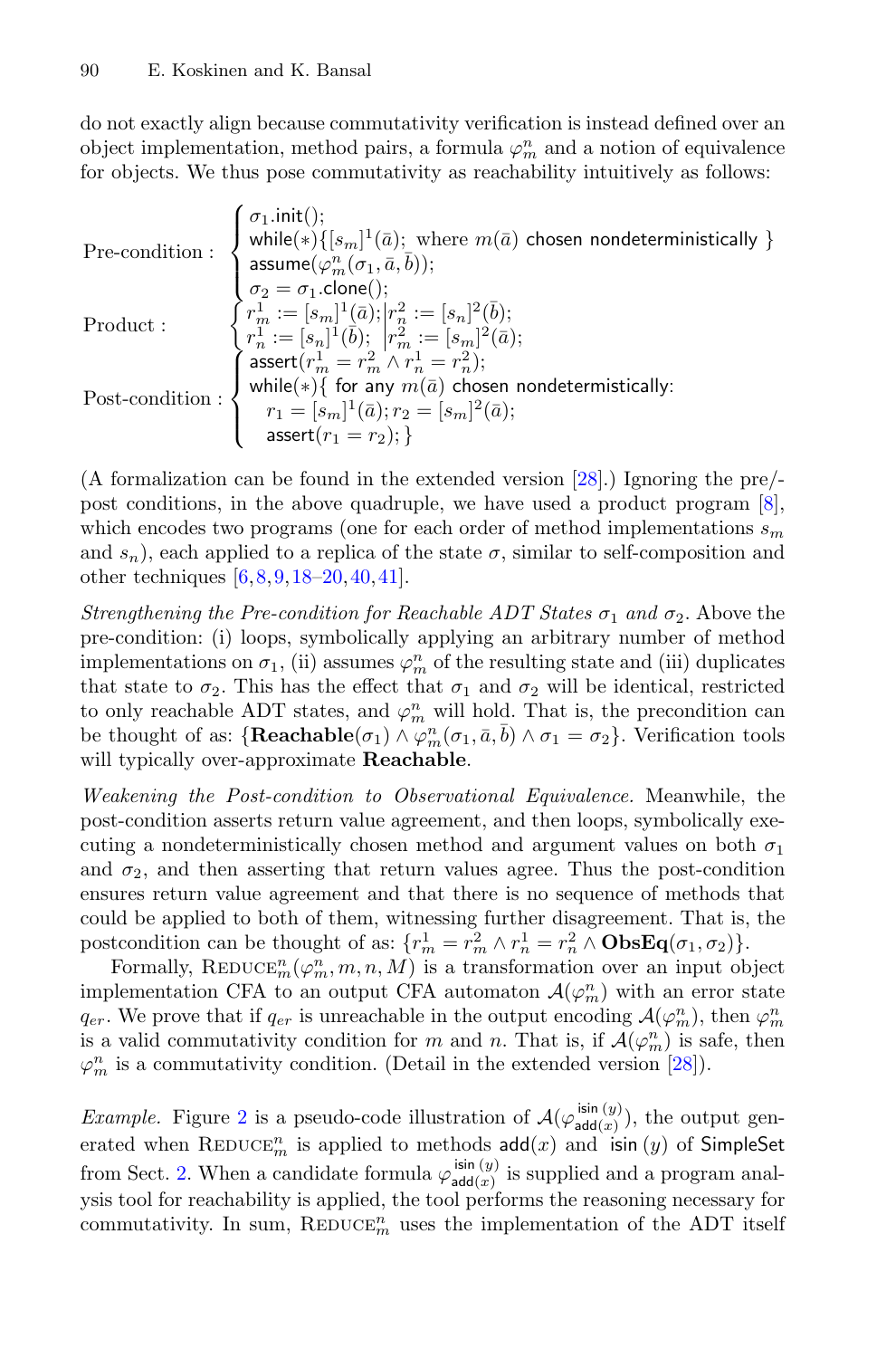(including other methods such as clear) in order to symbolically represent reachable states s1 and s2 for the Pre-condition and require that the post-state pairs be observationally equivalent in the Post-condition.

*Multiple Commutations.* Relational reasoning is needed for post-state equivalence but, when commutativity proofs are used in (most) compilers or runtime systems, only one method ordering will actually be executed. The pair-wise commutativity proofs generalize to multiple commutations due to the fact that each possible post-state in one pair's proof is another possible reachable initial state for another pair.

While  $\mathrm{REDUCE}_{m}^{n}$  is sound we show in Sect. [7](#page-15-0) that tools don't scale well

| 1 SimpleSet $s1$ = new SimpleSet();<br>$\operatorname{Pre-cond.}$<br>2 while(*) { int t = *; assume (t>0); switch(*) {<br>case 1: $[add]^1(t)$ ; case 2: $[isin]^1(t)$ ;<br>$\mathcal{S}$<br>case 3: $[size]^1()$ ; case 4: $[clear]^1()$ ; }}<br>5 int $x = *$ ; int $y = *$ ;<br>6 assume( $\varphi_{\text{add}(x)}^{\text{isin }(y)}(\text{s1,x,y})$ );<br>$\gamma$ SimpleSet s2 = s1.clone(); |
|---------------------------------------------------------------------------------------------------------------------------------------------------------------------------------------------------------------------------------------------------------------------------------------------------------------------------------------------------------------------------------------------------|
| $s \begin{cases} r_m^1 = [add]^1(x);  r_n^2 = [isin]^2(y); \\ r_n^1 = [isin]^1(y);  r_m^2 = [add]^2(x); \end{cases}$<br>Quad.<br>9 assert( $r_m^1 = r_m^2$ && $r_n^1 = r_n^2$ );                                                                                                                                                                                                                  |
| Post-cond.                                                                                                                                                                                                                                                                                                                                                                                        |
| while(true){ int t=*; assume(t>0); switch(*) {<br>10<br>case 1: assert([add] <sup>1</sup> (t) == [add] <sup>2</sup> (t));<br>11<br>case 2: assert( $[isin]^1(t) == [isin]^2(t)$ );<br>12<br>case 3: assert( $[clear]^1() == [clear]^2()$ );<br>13<br>case 4: assert( $[size]^1() == [size]^2()$ ; } }<br>14                                                                                       |

<span id="page-10-1"></span>Fig. 2. REDUCE<sup>n</sup> applied to  $\operatorname{add}(x)/\operatorname{isin}(y)$ .

at proving the safety of REDUCE<sup>n</sup>'s output. In the next Sect. [5](#page-10-0) we describe an abstraction targeted at proving commutativity to better enable automated reasoning. In the subsequent Sect. [6,](#page-14-0) we employ that abstraction in an improved reduction  $\mathrm{DAREDUCE}_{m}^{n}$ .

## <span id="page-10-0"></span>**5 Decomposing Commutativity with** *mn***-differencing**

The problem with reductions like  $\mathrm{REDUCE}_m^n$ , is that general-purpose reachability tools do not know how to find the right abstraction for commutativity reasoning and those tools end up veering toward searching for unnecessarily intricate abstractions for full-functional verification. We now present a decomposition to mitigate this problem.

Consider the ArrayStackpush $(x)/p$ op example and a (symbolic) state such as  $[a, b, c]$  with top = 2 and condition  $\varphi_{\text{push}(x)}^{\text{pop}} \equiv x = \text{A}[\text{top}].$  When applying a general-purpose reachability solver to  $\overline{\mathrm{REDUCE}}_m^n$ , it will consider deep stack values such as a and b because those values could be reachable in a post-state after a further sequence of pop operations. But the solver is actually doing unnecessary work and is not inherently capable of noticing that those deep stack values will be the same, regardless of the order that  $\text{push}(x)$  and  $\text{pop}$  are applied.

Even with the sophisticated and automatic abstraction techniques available in today's tools, we do not currently have a notion of what is the *right* abstraction for commutativity and consequently, today's tools often end up diverging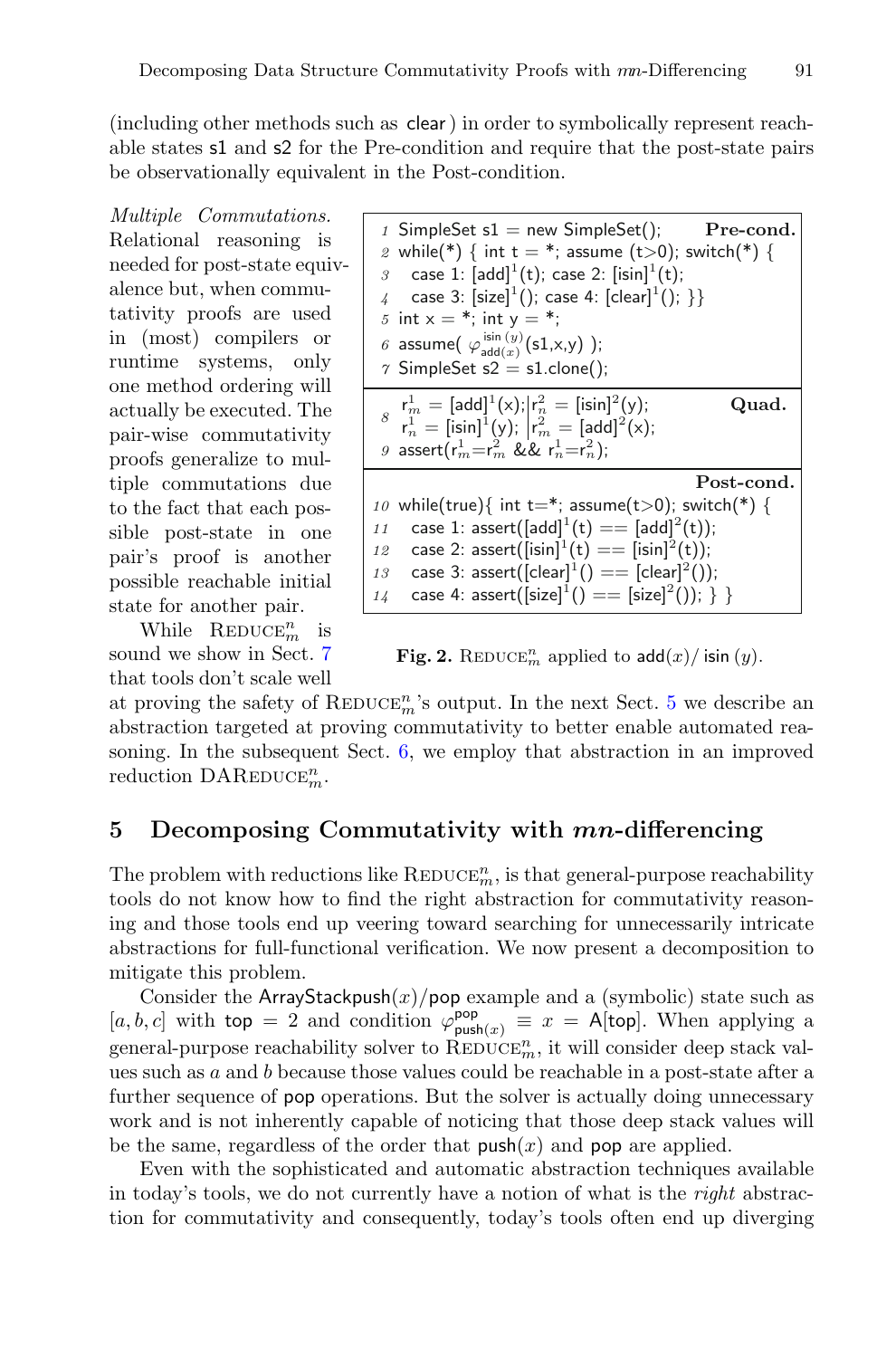searching for an overly precise abstraction. In this section we address this problem and answer the question: how coarse-grained can an abstraction be, while still being fine-grained enough to reason about commutativity?

The idea of mn-differencing can be visualized via the diagram on the right. We start with two states  $\sigma_1$  and  $\sigma_2$  that are exactly equal. The product program leads to post states  $\sigma_1'$  and  $\sigma_2'$ . For these post states, we require return value agreement, denoted  $\mathcal{X} \equiv r_m^1 =$  $r_m^2 \wedge r_n^1 = r_n^2$ . Next, we have an



abstraction  $\alpha$ , specific to this  $m/n$  pair, and a product program in this abstract domain.

The key idea is that (i) relation  $R_{\alpha}$  relates abstract post-states whose return values agree in the abstract domain, and (ii)  $\alpha$  is required to be precise enough that return values agree for all state pairs in the concretization of  $R_{\alpha}$ . We can then check whether an initial assumption of  $\varphi_m^n$  on  $\sigma_1$  implies such an  $R_\alpha$ , *i.e.*, checking return value agreement using  $\alpha$  which is just precise enough to do so. For isin  $(x)$  clear, define an abstraction  $\alpha$  with predicates  $\{a = x, a \neq x, b = x, c \}$  $x, \mathbf{b} \neq x$  that tracks whether x is in the set. Then

$$
R^1_\alpha(\sigma_1, \sigma_2) \equiv (\mathsf{a} = x)_1 \vee (\mathsf{b} = x)_1 \Leftrightarrow (\mathsf{a} = x)_2 \vee (\mathsf{b} = x)_2,
$$

*i.e.* the relation that tracks if  $\sigma_1$  and  $\sigma_2$  agree on those predicates. Meanwhile, for pop/pop on ArrayStack, we can define a different  $\alpha$  with predicates {top >  $1, \mathsf{A}$ [top  $-1$ ] =  $\mathsf{A}$ [top]}, and use the relation

$$
R_{\alpha}^{2} \equiv (\text{top} > 1)_{1} = (\text{top} > 1)_{2} \ \wedge \ (A[\text{top} - 1] = A[\text{top}])_{1} = (A[\text{top} - 1] = A[\text{top}])_{2}
$$

This relation characterizes state pairs which agree on the stack having at least two elements, and agree that the top and penultimate elements are the same. As we will see, these abstractions and relations, although they are quite weak, are just strong enough so that they capture whether return values will agree.

#### **5.1 Formal Definition**

We now formalize *mn*-differencing. Where noted below, some definitions are omitted and can be found in the extended version [\[28](#page-21-10)]. First, we define a set of state pairs denoted  $\text{posts}(\sigma, m, \bar{a}, n, \bar{b})$  to be the set of all pairs of post-states (each denoted  $(\sigma_{mn}, \sigma_{nm})$  originating from  $\sigma$  after the methods are applied in the two alternate orders:

$$
\text{posts}(\sigma,m,\bar{a},n,\bar{b})\equiv\{(\sigma_1,\sigma_2)\mid \sigma\xrightarrow{m(\bar{a})/\bar{r}_m^1}\sigma'\xrightarrow{n(\bar{b})/\bar{r}_n^1}\sigma_1\wedge\sigma\xrightarrow{n(\bar{b})/\bar{r}_n^2}\sigma''\xrightarrow{m(\bar{a})/\bar{r}_m^2}\sigma_2\}
$$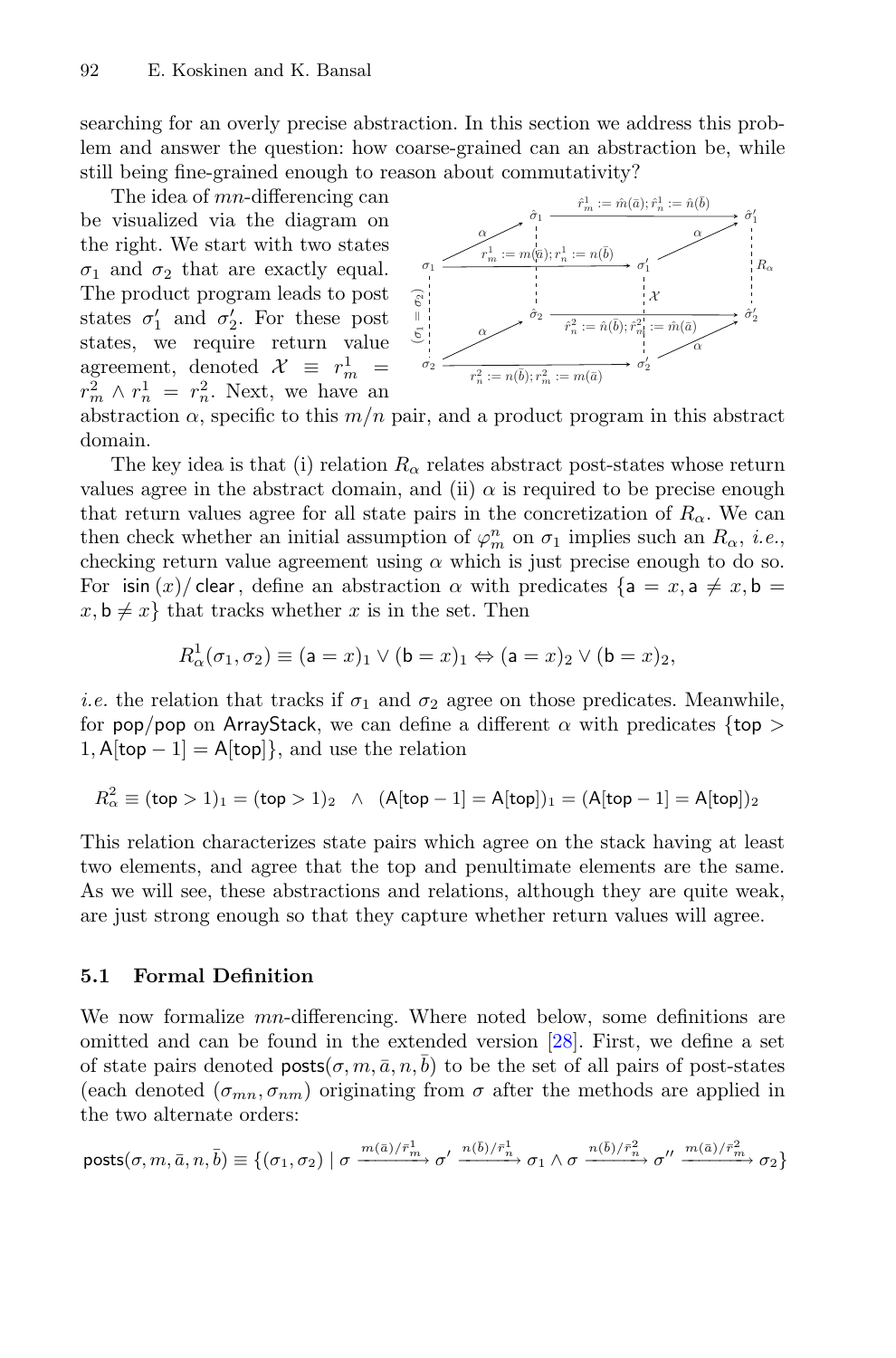We also define return value agreement denoted rvsagree( $\sigma$ ,  $m$ ,  $\bar{a}$ ,  $n$ ,  $\bar{b}$ ) as a predicate indicating that all such post-states originated from  $\sigma$  agree on return values:

$$
\begin{array}{l} \mathrm{ivsagree}(\sigma,m,\bar{a},n,\bar{b}) \equiv \\ \forall \bar{r}_m^1, \bar{r}_n^1, \bar{r}_n^2, \bar{r}_m^2 \; \mathrm{such} \; \mathrm{that} \; \big( \sigma \xrightarrow{m(\bar{a})/\bar{r}_m^1} \sigma_1 \xrightarrow{n(\bar{b})/\bar{r}_n^1} \sigma_1' \; \wedge \; \sigma \xrightarrow{n(\bar{b})/\bar{r}_n^2} \sigma_2 \xrightarrow{m(\bar{a})/\bar{r}_m^2} \sigma_2' \big), ,\\ \bar{r}_m^1 = \bar{r}_m^2 \wedge \bar{r}_n^2 = \bar{r}_n^1 \end{array}
$$

**Definition 4** (mn-differencing Abstraction  $(\alpha, R_{\alpha})$ ). For an object with *state space*  $\Sigma$ , and two methods m and n. Let  $\alpha : \Sigma \to \Sigma^{\alpha}$  be an abstraction *of the states, and*  $\gamma : \Sigma^{\alpha} \to \mathcal{P}(\Sigma)$  *the corresponding concretization.* A relation  $R_{\alpha} \subseteq \Sigma^{\alpha} \times \Sigma^{\alpha}$  with its abstraction  $(\alpha, R_{\alpha})$  is an mn-differencing abstraction if

$$
\forall \sigma_1^{\alpha}, \sigma_2^{\alpha} \in \Sigma^{\alpha}. R_{\alpha}(\sigma_1^{\alpha}, \sigma_2^{\alpha}) \land \forall \sigma \bar{a} \bar{b}.\ \text{ posts}(\sigma, m, \bar{a}, n, \bar{b}) \in \gamma(\sigma_1^{\alpha}) \times \gamma(\sigma_2^{\alpha}) \Rightarrow \text{rvsagree}(\sigma, m, \bar{a}, n, \bar{b})
$$

The above definition requires that  $\alpha$  be a precise enough abstraction so that  $R_{\alpha}$  can discriminate in the abstract domain between pairs of post-states where return values will have agreed versus disagreed in the concrete domain.

A relation  $R_{\alpha}$  may not hold for every initial state  $\sigma$ . For example, the above  $R_{\alpha}^{2}$  for pop/pop does not hold when the stack is empty. Hence, we need to ask whether  $R_{\alpha}$  holds, under the assumption that  $\varphi_m^n$  holds in the pre-condition. We say that  $\varphi_m^n$  *implies*  $(\alpha, R_\alpha)$  if

$$
\forall \sigma \; \bar{a} \; \bar{b} . \; \varphi^n_m(\sigma, \bar{a}, \bar{b}) \Rightarrow \forall (\sigma_1, \sigma_2) \in \mathsf{posts}(\sigma, m, \bar{a}, n, \bar{b}) \Rightarrow R_\alpha(\alpha(\sigma_1), \alpha(\sigma_2))
$$

For SimpleSet isin  $(x)$ / clear, if we let  $\varphi_{\sf isin(x)}^{\sf clear} \equiv$  a  $\neq x \wedge \textsf{b} \neq x$ , this will imply  $R^1_\alpha$ in the **posts**. Let's see why. If this commutativity condition  $\varphi_{\sin(x)}^{\text{clear}}$  holds, then x will not be in the set. Neither method adds  $x$  to the set and an abstract domain, tracking only whether  $a = x$  and  $b = x$  hold, will lead to post states that agree on whether  $x$  is in the set and this carries over to the agreeing on whether  $x$  is in the set in the concrete domain.

*Cloned and Untouched Frame.* The components of the state that are abstracted away by an *mn*-differencing abstraction include portions of the state that are *unmodified* in either method order (or are both modified in the same way). For example, the deeper elements of ArrayStack remain untouched regardless of the order that methods push and pop are applied. We refer to these state components via a *cloning relation*  $C \subseteq \Sigma \times \Sigma$ , that we use in conjunction with  $R_{\alpha}$ . Because this relation  $C(\sigma_1, \sigma_2)$  always holds when  $\sigma_1 = \sigma_2$ , and the two method orderings both begin from the same starting point  $\sigma$ , a program analysis can begin with the fact  $C(\sigma_0, \sigma_0)$  and then inductively prove that  $\text{posts}(\sigma_0, m, \bar{a}, n, b) \Rightarrow C$ . The cloning relation can instead be thought of as simply a strengthening of  $R_{\alpha}$ , but we present it here separately to emphasize that  $C$  captures components of the states that are directly equal, whereas  $R_{\alpha}$  may abstract away unequal components.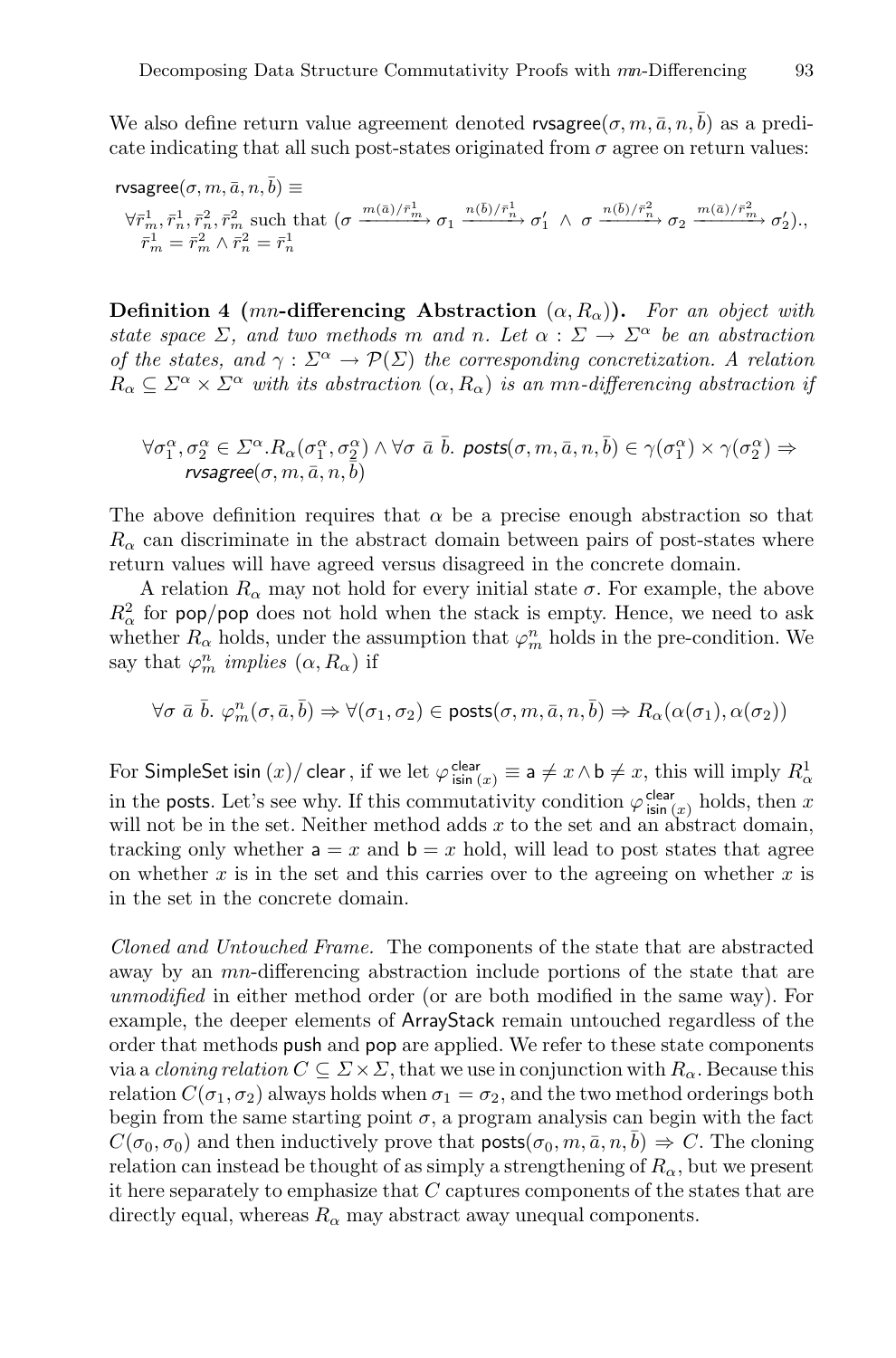*Post-state Equivalence.*  $R_{\alpha} \wedge C$  is specific to the method pair under consideration and, as such, it can exploit the particular specific effects of the method pair. For example, the  $R_{\alpha}$  for SimpleSet clear/clear can simply say that both sets are empty. On the other hand, these relations alone are not enough to characterize commutativity. States that are  $R_{\alpha}$ -related are not necessarily equivalent. What's needed is to show that method-pair-specific  $R_{\alpha} \wedge C$  relation on the post-states of this method is *strong enough* to imply so that they are observationally equivalent.

We achieve this by using ADT-specific (rather than  $mn$ -specific) logical observational equivalence *relations*  $I_\beta$  and separate abstractions  $I_\beta$  there for.

The standard concept of observational equivalence relations [\[11](#page-20-10)] is visualized on the right. Importantly, we can use an abstraction  $\beta$ here that is separate from  $\alpha$ ; this will become useful in the subsequent sections. Formally,  $I_\beta$  is an



*observational equivalence relation* iff:  $\forall \sigma_1^{\beta}, \sigma_2^{\beta} \in \Sigma^{\beta}$ .  $I_{\beta}(\sigma_1^{\beta}, \sigma_2^{\beta}) \Rightarrow \forall \sigma_1 \in \delta(\sigma_1^{\beta})$ ,  $\sigma_2 \in \delta(\sigma_2^{\beta})$ .  $\sigma_1 \simeq \sigma_2$ . Relations  $I_{SS}$  and  $I_{AS}$ , defined earlier, are such relations.

#### **5.2 Connecting the Pieces Together**

Finally, we connect  $R_{\alpha}$  and C with  $I_{\beta}$  and show that they can be used to reason about whether  $\varphi_m^n$  is a valid commutativity condition. The idea is summarized

in the proof rule on the right. (Soundness of the rule is given in the extended version [\[28\]](#page-21-10).) The first judgment  $(i)$ , presented as a Hoare quadruple, ensures that  $I_\beta$ is an observational equivalence

$$
\begin{array}{l}\n(i) : \{I_{\beta}\}[s_m]^1(\bar{x}) \mid [s_m]^2(\bar{y})\{I_{\beta}\} \\
(ii) : \{Rch \wedge \varphi_m^n\}\substack{[s_m]^1(\bar{x})} \mid [s_n]^2(\bar{y}); \\
[s_m]^2(\bar{y})\{R_{\alpha} \wedge C\} \\
(iii) : (R_{\alpha} \wedge C) \Longrightarrow I_{\beta} \\
\varphi_m^n \text{ is a commut. cond. for } m(\bar{x}) \bowtie n(\bar{y})\n\end{array}
$$

relation. This judgment can be concluded once per ADT and, subsequently,  $I_\beta$ can be used repeatedly, whenever we wish to verify a new commutativity condition via the other judgments. The second judgment  $(ii)$  starts from a reachable ADT state where the commutativity condition  $\varphi_m^n$  holds, and has a post-relation  $R_{\alpha} \wedge C$  consisting of an *mn*-differencing relation, along with a *cloned, untouched frame* C. Finally judgment (*iii*) combines the mn-differencing abstraction  $R_{\alpha}$ with the cloned aspects of the state C to imply  $I_\beta$ .

Although an  $R_{\alpha} \wedge C$  may *imply* an  $I_{\beta}$ , this does not mean that  $R_{\alpha}$  is itself an observational equivalence relation.  $R_{\alpha} \wedge C$  is typically stronger than  $I_{\beta}$ , but specific to the method-pair. For clear / clear,  $R_{\alpha} \wedge C$  could relate SimpleSet states that are empty. While this implies the SimpleSet observational equivalence relation  $I_{SS}$  (Eq. [4](#page-6-0) in Sect. [2\)](#page-2-0), this  $R_{\alpha}$  is of course *not* an observational equivalence relation: as soon as  $add(x)$  is added to both states, the relation is violated. What's important is simply that  $R_{\alpha}$  implies  $I_{\beta}$  and, *separately*, that  $I_{\beta}$  itself is an observational equivalence relation.

Semantically, this decomposition can always be done because we can use  $\simeq$ as the notion of observational equivalence and an overly precise  $R_{\alpha}$ . Logically,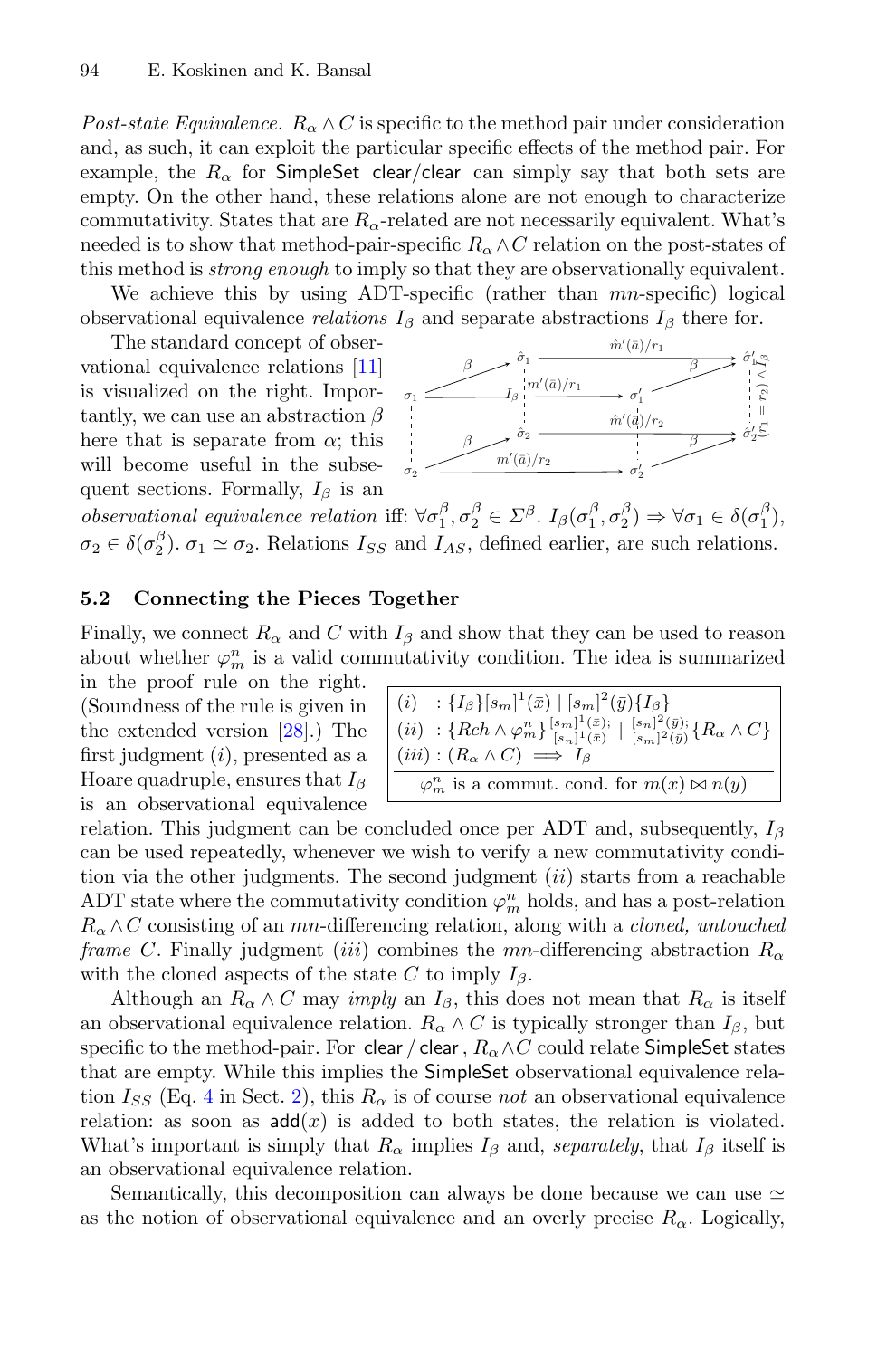however, completeness depends on whether a logical observational equivalence relation exists and can be expressed in the assertion language. We leave delving into the details of the assertion language (*e.g.* heap logics) as future work.

#### <span id="page-14-0"></span>**6** *mn***-differencing for Automata-Based Verification**

As we show in Sect. [7,](#page-15-0)  $\text{REDUCE}_m^n$  given in Sect. [4](#page-8-0) yields encodings for which general-purpose reachability solvers quickly diverge: the abstractions they search for become tantamount to what's needed for full-functional verification. In this section, we employ mn-differencing to introduce an improved reduction called DAREDUCE<sup>n</sup> that decomposes the reasoning into two phases: (A) finding a sufficient  $R_{\alpha}$  and frame C that implies  $I_{\beta}$  and then (**B**) proving that  $I_{\beta}$  is an observational equivalence relation. The output of  $\text{DAREDuce}_{m}^{n}$  are a pair of output automata  $A_{\mathbf{A}}(m, n, \varphi_m^n, I)$  and  $A_{\mathbf{B}}(I)$ , which informally can be thought of as follows:

 $A_{\mathbf{A}}(m, n, \varphi_m^n, I)$  $\frac{m}{m}, I)$   $\mathcal{A}_{\mathbf{B}}(I)$  $\sigma_1$ .init(); while(\*){ $\sigma_1.m(\bar{a})$ ; where  $m(\bar{a})$  chosen nondet.}  $\mathsf{assume}(\varphi^n_m(\sigma_1, \bar a, \bar b)); \quad \sigma_2 = \sigma_1.\mathsf{clone}();$  $r^1_m:=\sigma_1.m[\bar{a}); \big|r^2_n:=\sigma_2.n(\bar{b});$  $r^1_n:=\sigma_1.n(\vec b);\ \ \big|r^2_m:=\sigma_2.m(\bar a);$  $\mathsf{assert}(r_m^1=r_m^2\wedge r_n^1=r_n^2); // R_\alpha$ assert $(I(\sigma_1, \sigma_2))$ ;  $//R_{\alpha} \wedge C \implies I$ 

 $\mathsf{assume}(I(\sigma_1,\sigma_2));$ let  $m(\bar{a})$  chosen nondet. in  $r_1 = \sigma_1.m(\bar{a}); r_2 = \sigma_2.m(\bar{a});$ assert $(r_1 = r_2 \wedge I(\sigma_1, \sigma_2))$ ;

 $\mathrm{DAREDuce}_{m}^{n}$  is formalized as a transformation over CFAs in the extended ver-sion [\[28](#page-21-10)]. Unlike REDUCE<sup>n</sup>,  $\mathcal{A}_{\mathbf{A}}(m, n, \varphi_m^n, I)$  ends early with assertions that return values agree and that I must hold. Thus, an analysis on  $A_{\mathbf{A}}(m, n, \varphi_m^n, I)$ will construct an abstraction  $\alpha$  and an mn-differencing relation  $R_{\alpha}$ , as well as a cloned frame C such that  $R_{\alpha} \wedge C \Rightarrow I$ . Meanwhile,  $\mathcal{A}_{\mathbf{B}}(I)$  is designed so that a safety proof on  $\mathcal{A}_{\mathbf{B}}(I)$  entails that I is an observational equivalence relation. A pre-condition that assumes I, and then a nondeterministic choice of any ADT method m with nondeterministically selected method arguments  $\bar{a}$ . To prove that  $I$  is an observational equivalence relation, a reachability solver will synthesize an appropriate abstraction  $\beta$  for I in  $\mathcal{A}_{\mathbf{B}}(I)$ . If both  $\mathcal{A}_{\mathbf{A}}(m, n, \varphi_m^n, I)$  and  $\mathcal{A}_{\mathbf{B}}(I)$  are safe, then  $\varphi_m^n$  is a valid commutativity condition (as shown in the extended version [\[28](#page-21-10)].)

 $\text{DAREDuce}_{m}^{n}$  improves over REDUCE<sub>m</sub> by decomposing the verification problem with separate abstraction goals, making it more amenable to automation (see Sect. [7\)](#page-15-0). Moreover, as in the proof rule (Sect. [5\)](#page-10-0), a proof of safety of  $\mathcal{A}_{\mathbf{B}}(I)$  can be done once for the entire ADT. Then, for a given method pair and candidate condition  $\varphi_m^n$ , one only needs to prove the safety of  $A_{\mathbf{A}}(m, n, \varphi_m^n, I)$ .

*Automation.* Synthesis of  $\alpha$ ,  $R_{\alpha}$ , C and  $\beta$  is automated. The definition of  $\mathcal{A}_{\mathbf{B}}(I)$ can be amended so that a reachability solver could potentially infer I. The below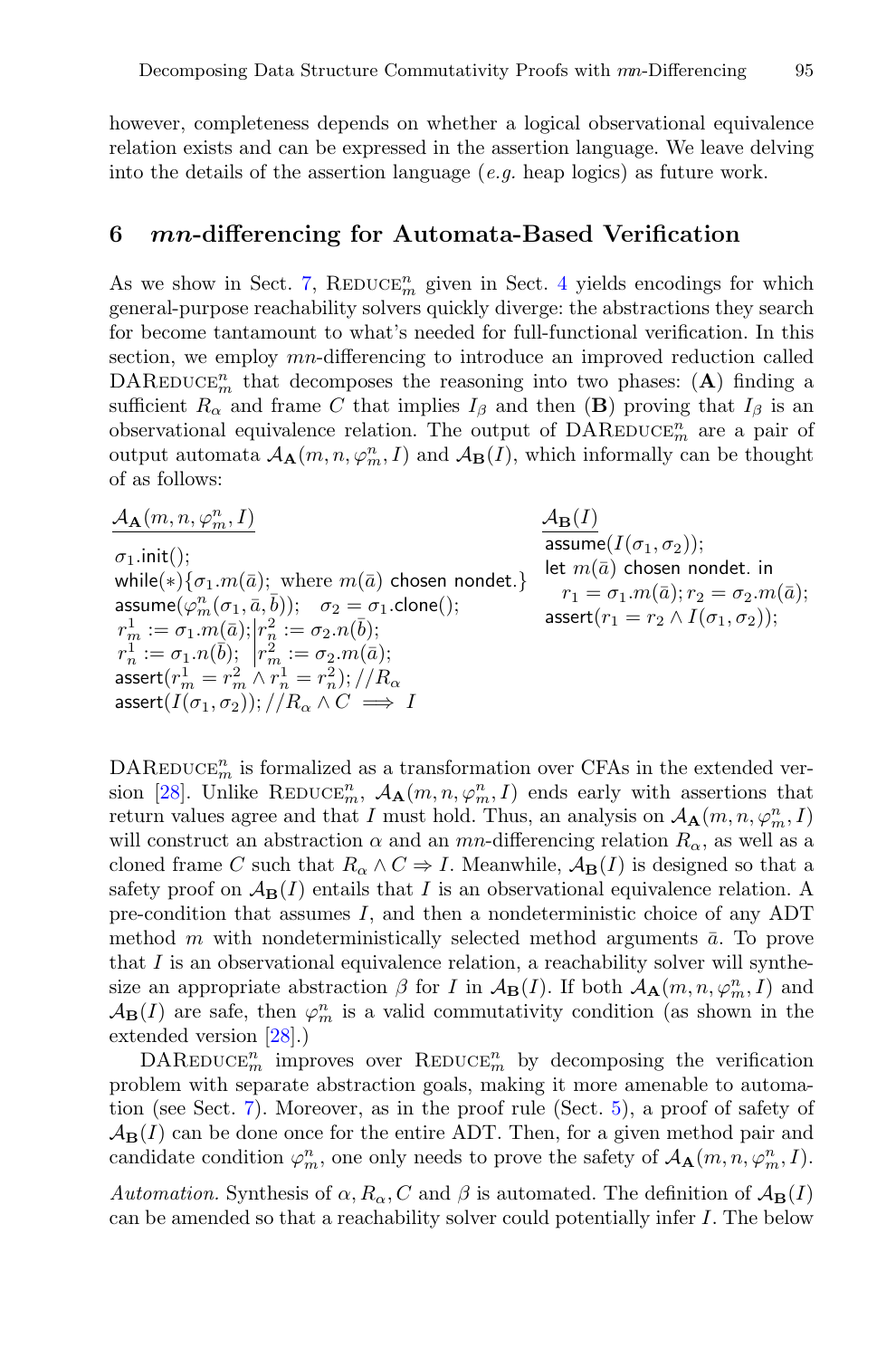amended version encodes the search for a (relational) observational equivalence as the search for a (non-relational) loop invariant.

$$
\text{amended }\mathcal{A}_{\mathbf{B}}(I):\left\{\begin{array}{l}\text{while}(\text{true})\{\text{let }m(\bar{a})\text{ chosen nondetermintically in}\\ r_1=\sigma_1.m(\bar{a});r_2=\sigma_2.m(\bar{a});\\ \text{assert}(r_1=r_2);\}\end{array}\right.
$$

## <span id="page-15-0"></span>**7 Evaluation**

Our goals were to evaluate  $(1)$  whether mn-differencing abstractions ease commutativity verification, *i.e.*, whether  $\text{DAREDuce}_{m}^{n}$  outperforms  $\text{REDuce}_{m}^{n}$ , and (2) how automated our strategy can be.

We implemented a proof-of-concept tool called CITYPROVER<sup>[3](#page-15-1)</sup>. CITYPROVER takes, as input, C-style source code, using structs for object state. Examples are included with the CityProver release. We have written them as C macros so that our experiments focus on commutativity rather than testing existing tools' inter-procedural reasoning power. Also provided as input to CITYPROVER is a commutativity condition  $\varphi_m^n$  and the method names m and n. CITYPROVER then implements  $\text{REDUCE}_m^n$  and  $\text{DAREDuce}_m^n$  via a program transformation.

*Experiments.* We created some small examples (with integers, structs and arrays) and ran CITYPROVER on them. Our experiments were run on a Quad-Core Intel(R) Xeon(R) CPU E3-1220 v6 at 3.00 GHz, inside a QEMU VM. We began with singlefield objects including: (M) a Memory cell; (A) an Accumulator with increment, decrement, and a check whether the value is  $0$ ; and  $(C)$ a Counter that also has a clear method. For each object, we considered some example method pairs with both a valid commutativity condition and an incorrect commutativity condition (to check that the tool discovers a counterexample).

|               |                                                                   |              |              | $\mathrm{REDUCE}^n_m$   |                      | $\mathrm{DAREDUCE}_{m}^{n}$ |                        |
|---------------|-------------------------------------------------------------------|--------------|--------------|-------------------------|----------------------|-----------------------------|------------------------|
| ADT           | Methods $\big \varphi^{n(y_1)}_{m(\bar{x}_1)}\big $               |              | Exp.         | cpa                     | ult                  | cpa                         | ult                    |
| М             | rd $\bowtie$ wr                                                   | $s1.x = y_1$ | √            | $1.4\checkmark$         | $0.7\sqrt{ }$        | 3.9<br>✓                    | $1 \checkmark$         |
| М             | rd $\bowtie$ wr                                                   | true         | X            | 1.4 $\chi$              | $0.2 \chi$           | $1.3\,$<br>$\chi$           | $0.2 \chi$             |
| М             | $wr \bowtie wr$                                                   | $y_1 = x_1$  | $\checkmark$ | $1.4\checkmark$         | $0.5 \checkmark$     | 3.9<br>✓                    | $0.8\checkmark$        |
| М             | $wr \bowtie wr$                                                   | true         | X            | 1.3 $\chi$              | 0.3 $\chi$           | 2.4<br>$\chi$               | 0.4 $\chi$             |
| М             | rd ⊳∣rd                                                           | true         | ✓            | $1.4\checkmark$         | $0.6\checkmark$      | 3.9<br>✓                    | 1<br>✓                 |
| А             | $dec \bowtie$ isz                                                 | s $1.x > 1$  | $\checkmark$ | $1.5 \checkmark$        | $2.2\checkmark$      | 4<br>✓                      | $2.6\checkmark$        |
| А             | $dec \bowtie$ isz                                                 | true         | $\chi$       | 1.5 $\chi$              | $0.7 \chi$           | $1.2\,$<br>$\chi$           | $0.6 \chi$             |
| А             | $\text{dec} \bowtie \text{inc} \mid \text{s1.x} > 1$              |              | ✓            | $1.5 \checkmark$        | $1.3 \checkmark$     | 4.1<br>✓                    | $1.7 \checkmark$       |
| А             | $dec \bowtie inc$   true                                          |              | $\checkmark$ | $1.5 \checkmark$        | $1.2 \checkmark$     | 4<br>✓                      | $1.5 \checkmark$       |
| А             | $inc \bowtie$ isz                                                 | s1.x>1       | ✓            | $1.5 \checkmark$        | $3.3 \checkmark$     | 4.1<br>✓                    | $2.9\checkmark$        |
| А             | $inc \bowtie$ isz   true                                          |              | X            | 1.6 $\chi$              | $0.7 \chi$           | $1.2\,$<br>$\chi$           | $0.6\chi$              |
| А             | inc $\bowtie$ inc   true                                          |              | $\checkmark$ | $1.4\checkmark$         | $1.5 \checkmark$     | 4.1<br>✓                    | $1.6\checkmark$        |
| А             | $\text{dec} \bowtie \text{dec}   \text{true}$                     |              | ✓            | $1.5 \checkmark$        | $1.5 \checkmark$     | 3.9<br>√                    | $1.6\checkmark$        |
| А             | $\text{dec} \bowtie \text{dec}   \text{s1.x} > 1$                 |              | $\checkmark$ | $1.5 \checkmark$        | $2.6\checkmark$      | 4<br>✓                      | $1.9\checkmark$        |
| А             | $isz \bowtie isz$                                                 | true         | $\checkmark$ | 1.4 $\checkmark$        | 4.3 $\checkmark$     | 4<br>✓                      | $3.4\checkmark$        |
| С             | $\text{dec} \bowtie \text{dec}   \text{true}$                     |              | X            | 1.9 $\chi$              | 1.5 $\chi$           | 4.2 $\checkmark$ X          | 1.2 $\chi$             |
| $\mathcal{C}$ | $\text{dec} \bowtie \text{dec}   \text{s1.x} > 2$                 |              | ✓            | $1.5 \checkmark$        | 13.0<br>$\checkmark$ | 4.1                         | $5.9\checkmark$        |
| $\mathcal{C}$ | $\text{dec} \bowtie \text{inc}$ true                              |              | X            | 1.6 $\chi$              | $0.3 \chi$           | 1.4<br>$\chi$               | 0.3 $\chi$             |
| $\mathcal{C}$ | $\text{dec} \bowtie \text{inc}   \text{s1} \cdot \text{x} \geq 1$ |              | ✓            | $1.6\,$<br>$\checkmark$ | $6.8\checkmark$      | 4.2<br>✓                    | $3.8\checkmark$        |
| $\mathcal{C}$ | inc $\bowtie$ isz                                                 | true         | $\chi$       | 1.5 $\chi$              | 0.8 $\,\chi$         | $1.2\,$<br>$\chi$           | $0.7 \chi$             |
| С             | $inc \bowtie$ isz                                                 | s1.x>0       | ✓            | $1.5 \checkmark$        | $5.3 \checkmark$     | 4.1<br>✓                    | $2.6\checkmark$        |
| $\mathcal{C}$ | inc $\bowtie$ isz  s1.x > 0                                       |              | $\chi$       | $\cdot$<br>1.9          | TO ?                 | 4.4<br>$\chi$               | 6.9 $\chi$             |
| С             | inc $\bowtie$ clr                                                 | true         | $\chi$       | 1.3<br>$\chi$           | $0.4\,$<br>$\chi$    | $_{2.5}$<br>$\chi$          | 0.4<br>$\vert x \vert$ |

<span id="page-15-2"></span>**Fig. 3.** Verifying commutativity properties of simple benchmarks. For each, we report time to use  $\mathrm{REDUCE}_m^n$  vs. DAREDUCE<sub>m</sub>. A more detailed table is in the extended version [\[28\]](#page-21-10).

<span id="page-15-1"></span><sup>3</sup> [https://github.com/erickoskinen/cityprover.](https://github.com/erickoskinen/cityprover)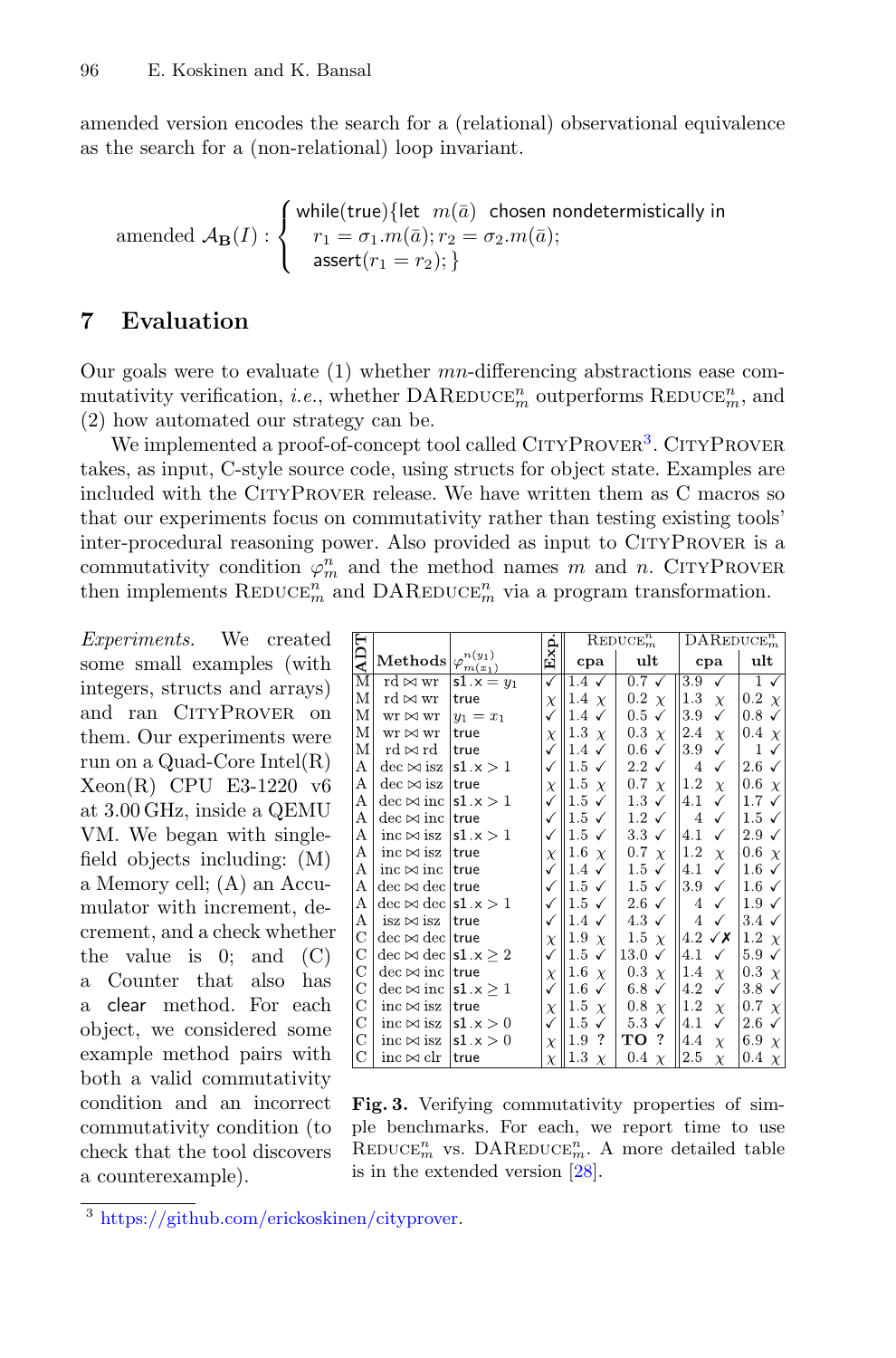The objects, method pairs and commutativity conditions are shown in the first few columns of Fig. [3,](#page-15-2) along with the **Exp**ected result. We used both the REDUCE<sup>n</sup><sub>m</sub> (Sect. [4\)](#page-8-0) and DAREDUCE<sup>n</sup><sub>m</sub> (Sect. [6\)](#page-14-0) algorithms and, in each case, compared using CPAchecker [\[10\]](#page-20-4) and Ultimate [\[22\]](#page-21-9) as the solver. For  $\text{DAREDuce}_{m}^{n}$ , we report the total time taken for both Phase **A** and Phase **B**. A more detailed version of this table can be found in the extended version [\[28](#page-21-10)]. Benchmarks for which **A** succeed can all share the results of a single run of Phase **B**; meanwhile, when **A** fails, the counterexample can be found without needing **B**. These experiments confirm we can verify commutativity conditions from source. In one case, CPAchecker returned an incorrect result. While  $\mathtt{DAREDUCE}^n_m$  often takes slightly more time (due to the overhead of starting up a reachability analysis twice), it does not suffer from a timeout (in the case of Counter inc/ isz ).

We next turned to simple data structures that store and manipulate elements. While mndifferencing and  $\text{DAREDuce}_{m}^{n}$ support parametric/unbounded ADTs, automated reasoning about the cloned frame C typically requires quantified invariants. Automata reachability tools typically do not currently have robust support quantifiers, so we evaluate these ADTs with a fixed size. We mainly used Ultimate as we had trouble tuning CPAchecker (perhaps owing to our limited experience). In some cases (marked in blue), Ultimate failed to produce a timely response for either reduction, so we tried CPAchecker instead. Figure [4](#page-16-0) shows the results of applying  $\mathrm{REDUCE}^n_m$  and  $\mathrm{DAREDuce}^n_m$  on these examples. In each example, we first list the running time for  $\mathrm{DAREDuce}_{m}^{n}$ 's ADT-specific Phase **B**, and then list the times for Phases **A**i and **A**ii, as well as the total time.

For (SS) SimpleSet (Fig. [1\)](#page-3-0), in almost all cases  $\mathsf{DAREDuce}_{m}^{n}$ outperformed  $\mathrm{REDUCE}_m^n$ , with an average speedup of **3.88**×. For

| <b>ADT</b>  | $\operatorname{Methods}$             |                                                         |                  | $\mathrm{REDU}_{m}^{n}$    | $\overline{\mathrm{DARE}}_m^n$ |
|-------------|--------------------------------------|---------------------------------------------------------|------------------|----------------------------|--------------------------------|
|             | $m(x_1), n(y_1)$                     | $n(y_1)$<br>$\varphi_{\underline{m}(x_1)}^{\cdots}$     | Exp.             | Ult                        | Ult                            |
| $_{\rm SS}$ | $\sin \bowtie \sin$                  | true                                                    | ✓                | $137.8\sqrt{ }$            | $36.7\sqrt$                    |
| $_{\rm SS}$ | isin $\bowtie$ add                   | $x_1 \neq y_1$                                          | ✓                | $84.8\checkmark$           | 37.1<br>✓                      |
| SS          | $\mathrm{isin} \bowtie \mathrm{add}$ | true                                                    | $\chi$           | 2.4 $\chi$                 | 1.5<br>$\chi$                  |
| SS          | isin $\bowtie$ clear                 | true                                                    | $\chi$           | 2.6 $\chi$                 | 1.6<br>$\chi$                  |
| SS          | $\sin \bowtie$ clear                 | $x_1 \neq y_1$                                          | $\chi$           | 2.4 $\chi$                 | $1.6\,$<br>$\chi$              |
| SS          | $isin \bowtie$ clear                 | $a \neq x_1 \wedge b \neq y_1$                          | $\chi$           | 3.1 $\chi$                 | 1.4<br>$\chi$                  |
| $_{\rm SS}$ | $\sin \bowtie$ clear                 | $a \neq x_1 \wedge b \neq x_1$                          | ✓                | $14.0\checkmark$           | 19.3<br>✓                      |
| SS          | $\sin \bowtie$ getsize true          |                                                         | ✓                | $41.3\checkmark$           | 24.2 $\checkmark$              |
| $_{\rm AS}$ | $push \bowtie pop$                   | $A[top] = x_1 \wedge top >$                             | ✓                | $\overline{\mathrm{MO}}$ – | 95.5<br>√                      |
|             |                                      | $1 \wedge$ top $< 4$                                    |                  |                            |                                |
| AS          | push $\bowtie$ pop                   | true                                                    |                  | $2.2 \chi$                 | 2.0<br>$\chi$                  |
| AS          | push $\bowtie$ push true             |                                                         | $\chi$           | 7.6 $\chi$                 | 17.0<br>$\chi$                 |
| $_{\rm AS}$ | $push \bowtie push$  top $< 3$       |                                                         | $\chi$<br>$\chi$ | 3.9 $\chi$                 | 230.7<br>$\chi$                |
| AS          | push $\bowtie$ push $x_1 = y_1$      |                                                         |                  | 19.8 $\chi$                | 17.3<br>$\chi$                 |
| $_{\rm AS}$ |                                      | push $\bowtie$ push $ x_1 = y_1 \land \textsf{top} < 3$ | $\chi$<br>✓      | MO –                       | 155.1<br>✓                     |
| AS          | $pop \bowtie pop$                    | $top = -1$                                              | ✓                | $TO-$                      | 38.0<br>✓                      |
| $_{\rm AS}$ | pop ⊠ pop                            | true                                                    |                  | $2.1 \chi$                 | 1.4                            |
|             | enq $\bowtie$ enq                    | true                                                    | $\chi$           | $\overline{39.8} \chi$     | $\chi$<br>35.0                 |
| 00000000    | $\text{deg} \bowtie \text{deg}$      | true                                                    | $\chi$           | 3.5 $\chi$                 | $\chi$<br>3.1<br>$\chi$        |
|             | $deq \bowtie deq$                    | $size = 0$                                              | $\chi$<br>✓      | $TO-$                      | 174.4<br>✓                     |
|             | enq $\bowtie$ enq                    | true                                                    |                  | 27.8 $\chi$                | 23.3                           |
|             | enq $\bowtie$ enq                    | $x_1 = y_1$                                             | $\chi$           | 63.8 $\chi$                | $\chi$<br>22.6<br>$\chi$       |
|             | $emp \bowtie emp$                    | true                                                    | $\chi$<br>✓      | $TO -$                     | TO<br>-                        |
|             | eng $\bowtie$ deg                    | size = $1 \wedge x_1$                                   | $\checkmark$     | $TO -$                     | 472.0<br>✓                     |
|             |                                      | A[front]                                                |                  |                            |                                |
|             | enq $\bowtie$ deq                    | true                                                    |                  | $MO -$                     | 8.4                            |
|             | enq $\bowtie$ emp                    | size>0                                                  | $\chi$<br>✓      | $MO -$                     | $\chi$<br>TO                   |
|             | enq $\bowtie$ emp                    | true                                                    |                  | $MO -$                     | 7.4                            |
| OOOO        | $deq \bowtie emp$                    | $size = 0$                                              | $\chi$<br>✓      | $MO -$                     | $\chi$<br>135.8<br>✓           |
| Q           | $\text{deg} \bowtie \text{emp}$      | true                                                    | $\chi$           | $MO -$                     | 6.5                            |
| HT          |                                      |                                                         |                  |                            | $\chi$                         |
|             | $put \bowtie put$                    | $\frac{1}{\varphi_{\text{put}}^{\text{put}}}$           | $\chi$           | 262.5 $\chi$               | 97.5<br>$\chi$                 |
| HT          | $put \bowtie put$                    | $2\varphi_{\mathsf{put}}^{\mathsf{put}}$                | $\chi$           | 202.7 $\chi$               | 136.9<br>$\chi$                |
| HT          | $put \bowtie put$                    | $_{3\varphi}^{\rm put}$                                 | ✓                | $TO -$                     | TO<br>÷                        |
| HT          | $put \bowtie put$                    | $\frac{3}{\varphi_{\text{put}}^{\text{but}}}$           | ✓                | $566.5 \checkmark$         | 297.5<br>$\checkmark$          |
| HT          | $put \bowtie put$                    | true                                                    | $\chi$           | $TO -$                     | 102.3<br>$\chi$                |
| HT          | $get \bowtie get$                    | $keys = 0$                                              | ✓                | $TO -$                     | TО<br>-                        |
| HT          | get ⊳ get                            | true                                                    | ✓                | $TO -$                     | $TO -$                         |
| HT          | $get \bowtie get$                    | true                                                    | ✓                | $50.0\sqrt{ }$             | $56.8\checkmark$               |
| <b>HT</b>   | get ⊳ put                            | $x_1 \neq y_1$                                          | ✓                | $TO-$                      | TO                             |
| HΤ          | get ⊠ put                            | true                                                    | $\chi$           | 1.3<br>$\chi$              | 0.9<br>$\chi$                  |

<span id="page-16-0"></span>Fig. 4. Results of applying CITYPROVER to ArrayStack, SimpleSet and Queue. A more detailed breakdown of  $\text{DAREDuce}_{m}^{n}$  can be found in the extended version [\[28](#page-21-10)].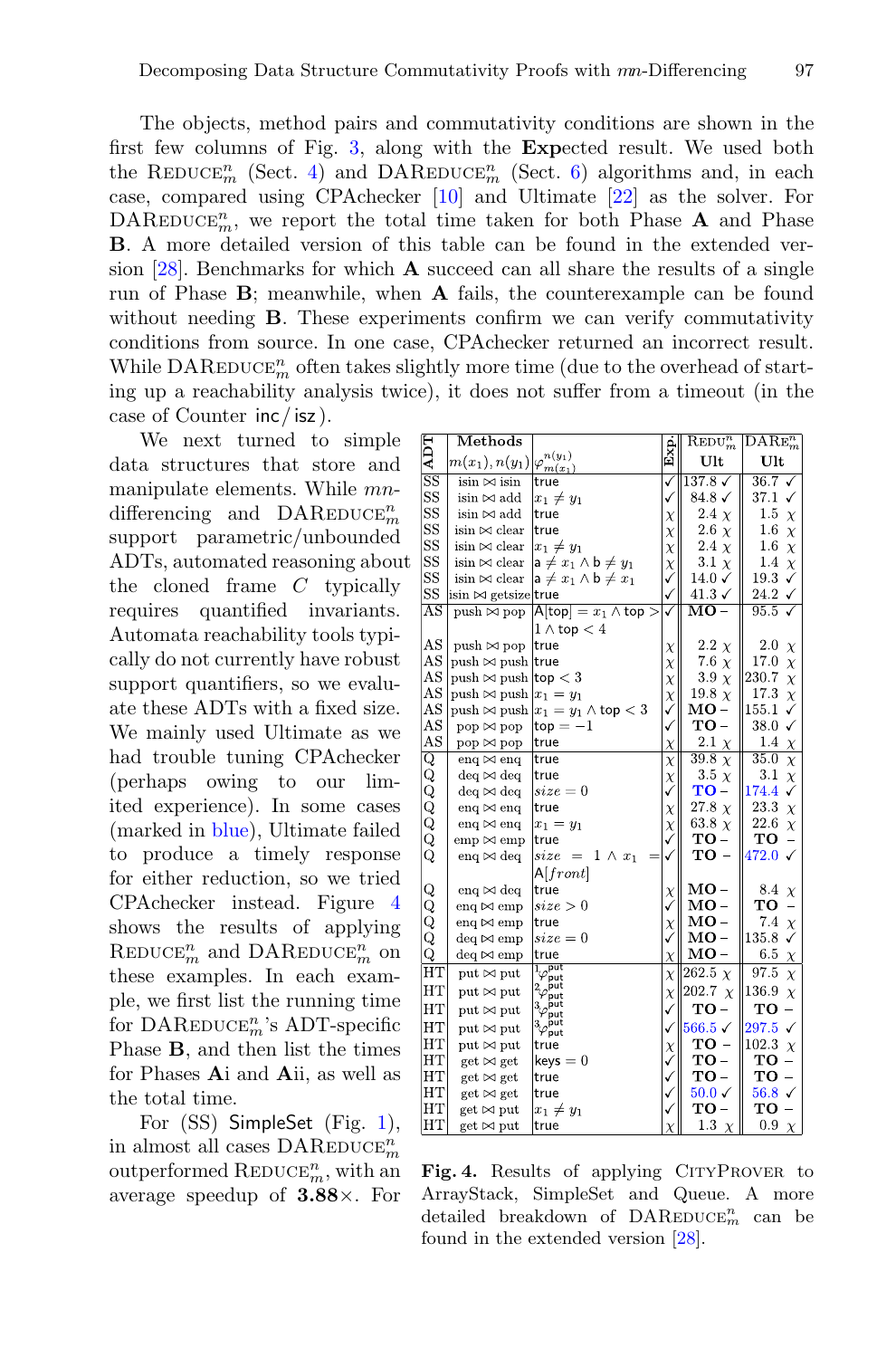(AS) ArrayStack (Fig. [1\)](#page-3-0),  $\mathrm{REDUCE}_m^n$  found some counterexamples quickly. However, in the other cases  $\mathrm{REDUCE}_m^n$  ran out of memory, while  $\mathrm{DAREDuce}_m^n$  was able to prove all cases. For (Q) Queue, we implemented a simple array-based queue and were able to verify all but two commutativity conditions. Finally, we implemented a rudimentary (HT) HashTable, in which hashing is done only once and insertion gives up if there is a collision. Some commutativity conditions are as follows:

$$
\begin{array}{l}\n\downarrow_{\varphi_{\text{put}}^{\text{put}}\equiv x_{1}\neq y_{1}, \qquad \, \downarrow_{\varphi_{\text{put}}^{\text{put}}\equiv x_{1}\neq y_{1} \land \text{tb}[x_{1}\% \text{cap}].\mathsf{k}=-1 \land \text{tb}[y_{1}\% \text{cap}].\mathsf{k}=-1 \\
\uparrow_{\varphi_{\text{put}}^{\text{put}}\equiv x_{1}\neq y_{1} \land x_{1}\% \text{cap} \neq y_{1}\% \text{cap} \land \text{tb}[x_{1}\% \text{cap}].\mathsf{k}=-1 \land \text{tb}[y_{1}\% \text{cap}].\mathsf{k}=-1\n\end{array}
$$

For HT, Ultimate timed out on Phase **B** and in some cases had some trouble mixing modulus with array reasoning, so we used CPAchecker. We still used Ultimate in some Phase **A** cases, because it can report a counterexample in Phase **A** even if it timed out in **B**. We also could use Ultimate for Phase **A**, given that CPA checker already proved Phase **B**, with the same  $I_\beta$ . We also had to introduce a prophecy variable to assist the verifiers in knowing that array index equality distributes over modulus of equal keys.

Overall, for  $\mathrm{REDUCE}_m^n$  there were 15 cases where it reached the 15-minute timeout or out-of-memory.  $\mathtt{DAREDuce}^n_m$  performed better: it only reached the timeout in 6 cases. In 24 cases (out of 37), CITYPROVER returned a proof or counterexample in under 2 min. In summary, these experiments confirm that  $\mathrm{DAREDuce}_{m}^{n}$  improves over  $\mathrm{REDuce}_{m}^{n}$  : in most cases it is faster, sometimes by as much as  $2 \times$  or  $3 \times$ . In **7** cases, DAREDUCE<sup>n</sup> is able to generate an answer, while  $\mathrm{REDuce}_{m}^{n}$  suffers from a timeout/memout. (Timeouts typically occurred during refinement loops.)

In all examples, our implementation inferred  $\alpha, R_{\alpha}, C$  and  $\beta$ . For those in Fig. [4,](#page-16-0) we provided I manually. For the Queue and HashTable, we used (fixed size versions of) the following:

 $I_Q$  = front $_1$  = front $_2$   $\wedge$  rear $_1$  = rear $_2$   $\wedge$  sz $_1$  = sz $_2$   $\wedge$   $\forall i \in$  [front $_1$ , rear $_1$ ]. $\mathsf{q}_1[i]$  =  $\mathsf{q}_2[i]$  $I_{HT} \equiv \text{keys}_1 = \text{keys}_2 \land \forall i \in [0, \text{max}).\text{tb}_1.k \geq 0 \Rightarrow \text{tb}_1[i].k = \text{tb}_2[i].k \land \text{tb}_1[i].v = \text{tb}_2[i].v$ 

 $I_Q$  states that the queues have the same size, and that the values agree in the range of the queue. It is possible to weaken this relation but commutativity does not need this weakening. For the HashTable,  $I_{HT}$  states that the HashTables have the same number of keys and, in each non-empty slot, they agree on the key and value. Apart from these I relations (which someday could be inferred) our technique is otherwise completely automated: a user only provides guesses for the commutativity conditions and CityProver returns a proof or counterexample.

*Working with Observational Equivalence (Obs-Eq) Relations.* As compared to pre/post specifications, observational equivalence relations are simpler to work with and do not suffer from the potential to lead to unsound commutativity conclusions. There are several points to consider. *Soundness.* If a relation is an obseq relation then it is guaranteed to be precise enough for commutativity proofs (Thm 5.1). By contrast (see Sect. [2\)](#page-2-0) pre/post specifications run the risk of being too coarse grained (and then unsound commutativity conclusions) or too fine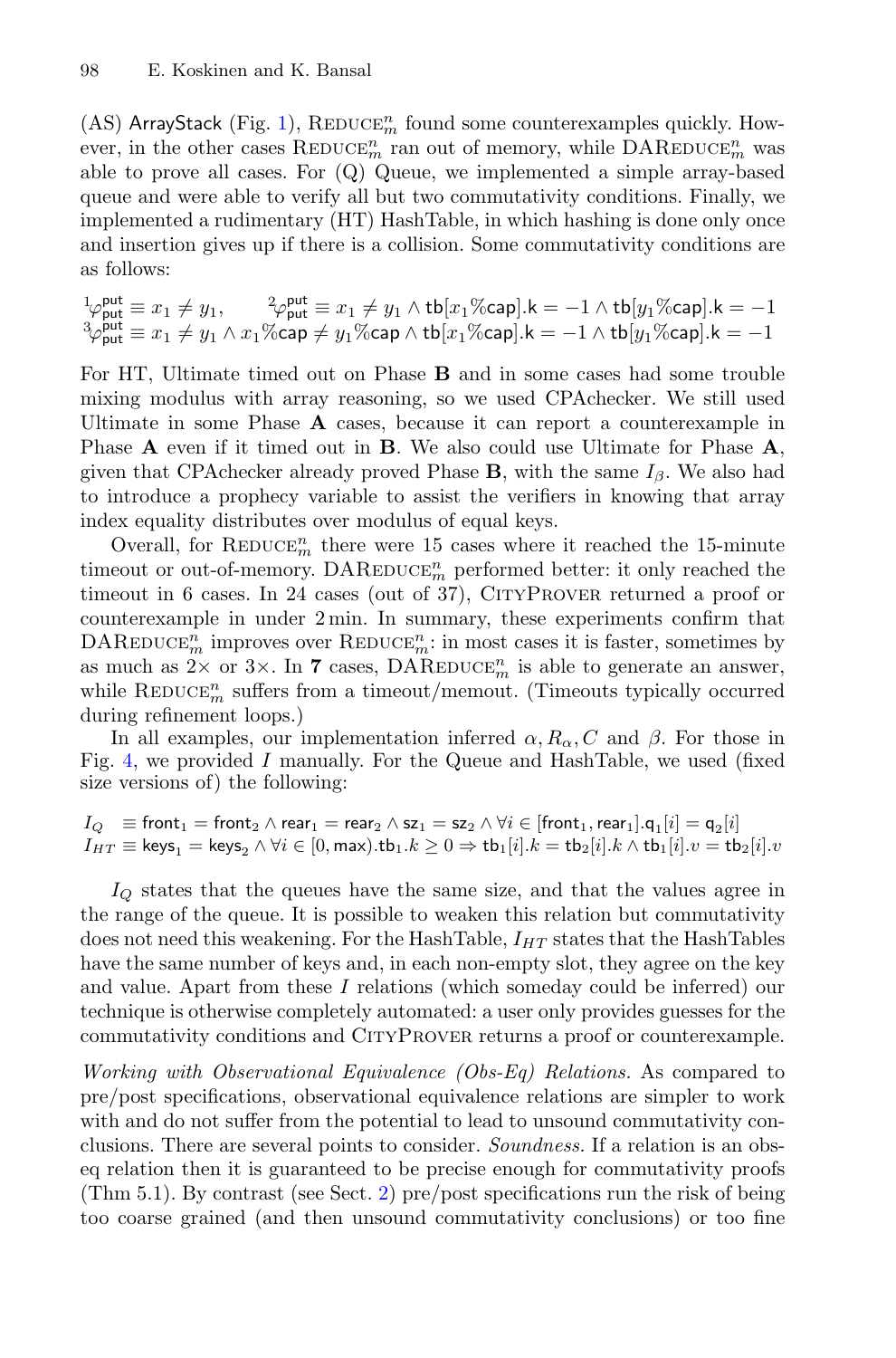grained (accounting for unnecessary detail). *Simplicity.* With an obs-eq relation, we only need to reason about the structure of the abstraction described by that relation. By contrast, pre/post specifications may be superfluous or unnecessarily detailed for commutativity (*e.g.* post-condition of HashTable.clear). Methods with branching or loops quickly veer toward detailed disjunctive post-conditions but, for commutativity, it only matters that an obs-eq relation holds. Even with Queue.enq, there are three cases, but these are unneeded in the obs-eq relation. *Centralized.* Unlike specs, a single obs-eq relation applies to all methods, so they are more centralized and typically less verbose. *Automation.* We feel that inferring an obs-eq relation is a more well-defined and achievable goal, akin to how numerous other verification techniques/tools prefer to synthesize loop invariants rather than synthesizing specifications. Also, many specification inference tools, to be tractable, end up with shallow specifications which, for commutativity, runs the unsoundness risk. *Usability.* We aim to make commutativity verification accessible to non-experts and, given the above mentioned unsoundness risk with imprecise specifications, asking them to write pre/post conditions is perhaps not the best strategy. Even if the non-expert succeeds in writing a correct pre/post condition, they can still lead to unsound conclusions about commutativity.

*Experience.* In some cases CITYPROVER caught our mistakes/typos. We also tried to use CityProver to help us narrow down on a commutativity condition via repeated guesses. In the HashTable example the successive conditions  $i_{\varphi_{\text{put}}}^{\text{put}}$  (defined in the extended version [\[28](#page-21-10)].) represent our repeated attempts to guess commutativity conditions. CityProver's counterexamples pointed out collisions and capacity cases. Commutativity conditions are applied in practice through the use of commutativity-based formats such as abstract locking [\[24\]](#page-21-1), access point specifications [\[17](#page-21-4)] and conflict abstractions [\[16\]](#page-21-0).

 $Summary.$  With  $REDuce<sub>m</sub><sup>n</sup>$ , tools often struggle to converge on appropriate abstractions but we show that  $\text{DAREDuce}_{m}^{n}$  (employing  $mn$ -differencing) leads to a more plausible algorithmic strategy:  $\text{DAREDuce}_{m}^{n}$  can promptly validate commutativity conditions for 31 out of 37 examples. An important direction for future work is to further improve performance and scalability.

# **8 Related Work**

To our knowledge, mn-differencing and reductions based on mn-differencing  $(e.g.~\text{DAREDUCE}^n_m)$  have not occurred in the literature. We now survey related works on commutativity reasoning, k-safety, product programs, etc., beyond those that we have already mentioned.

*Commutativity Reasoning.* Bansal *et al.* [\[7\]](#page-20-3) synthesize commutativity conditions from provided pre/post specifications, rather than implementations. They assume these specifications are precise enough to faithfully represent all effects relevant to commutativity. As discussed in Sect. [2,](#page-2-0) if specifications are coarse, Bansal *et al.* would emit unsound commutativity conditions. By contrast, our relations capture just what is needed for commutativity. Gehr *et al.* [\[21\]](#page-21-7) describe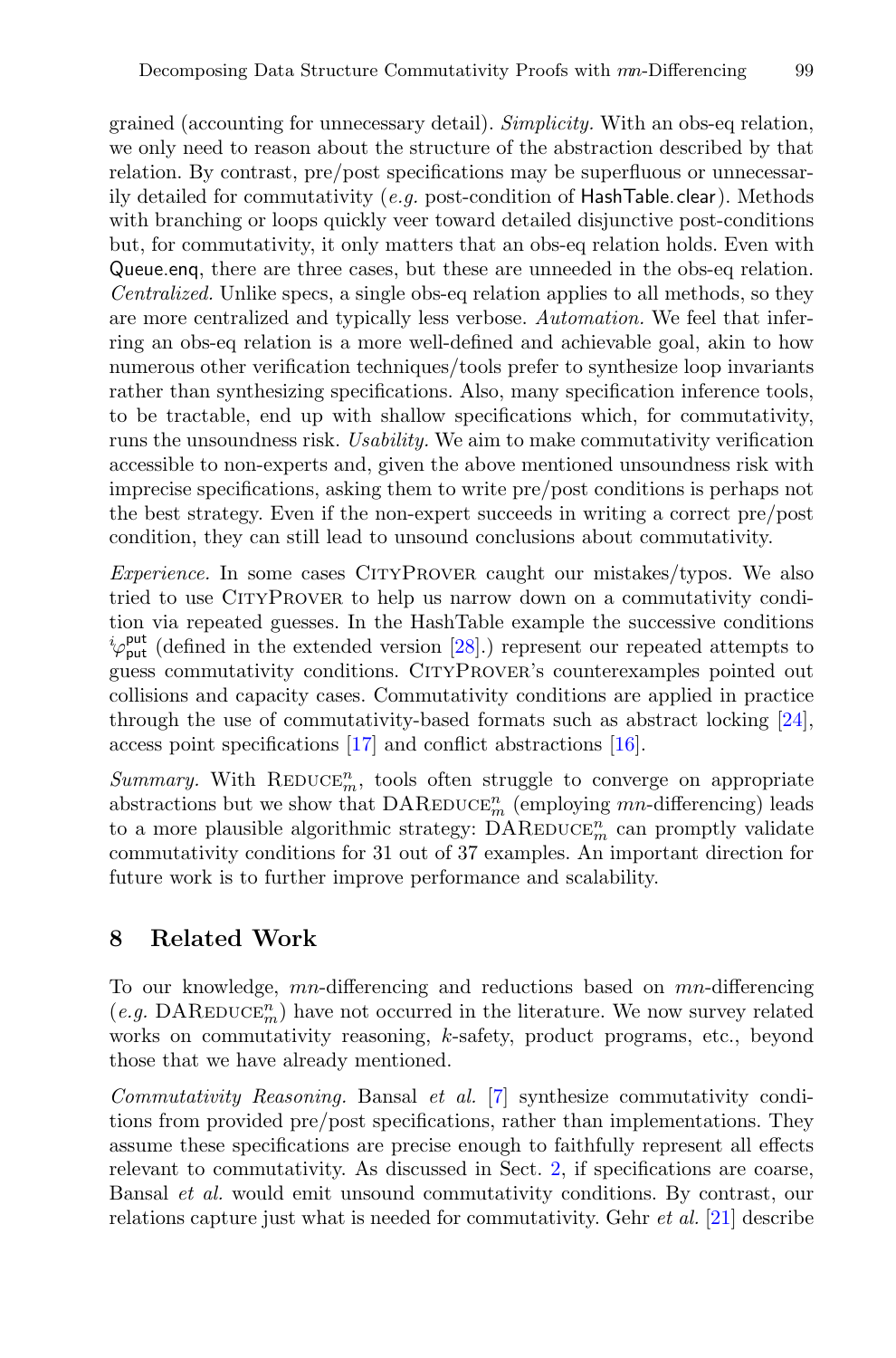a method based on black-box sampling, but lack a soundness guarantee. Both Aleen and Clark [\[4\]](#page-20-2) and Tripp *et al.* [\[42](#page-22-8)] identify sequences of actions that commute (via random interpretation and dynamic analysis, resp.). Kulkarni et al. [\[32](#page-22-9)] point out that degrees of commutativity specification precision are useful. Kim and Rinard [\[27\]](#page-21-8) verify commutativity conditions from specifications. Commutativity is also used in dynamic analysis [\[17](#page-21-4)]. Najafzadeh *et al.* [\[35](#page-22-10)] describe a tool for weak consistency, that reports commutativity checking of formulae, but not ADT implementations. Houshmand *et al.* [\[25](#page-21-14)] describe commutativity checking for replicated data types (CRDTs). This complementary work is geared toward CRDTs written in a high-level specification language (transitions on tuples of Sets) that can be represented in SMT with user-provided invariants.

*k-safety, Product programs, Reductions.* Self-composition [\[9](#page-20-7),[41\]](#page-22-5) reduces some forms of hyper-properties [\[14\]](#page-20-5) to properties of a single program. More recent works include product programs  $[8,18]$  $[8,18]$  $[8,18]$  and techniques for automated verification of ksafety properties. Cartesian Hoare Logic [\[40](#page-22-7)] is a program logic for reasoning about k-safety properties, automated via a tool called Descartes. Antonopoulos *et al.* [\[5\]](#page-20-11) described an alternative automated k-safety technique based on partitioning the traces within a program. Farzan and Vandikas [\[19](#page-21-15)] discuss a technique and tool Weaver for verifying hypersafety properties, based on the observation that a proof of some representative runs in a product program can be sufficient to prove that the hypersafety property holds of the original program. Others explore logical relational reasoning across multiple programs [\[6,](#page-20-9)[20\]](#page-21-13).

# **9 Discussion and Future Work**

We have described a theory  $(mn$ -differencing), algorithm  $(DAREDUCE_m^n)$  and tool for decomposing commutativity verification of ADT implementations.

mn-differencing can be instantiated to reason about heap ADTs by using, *e.g.*, separation logic [\[37](#page-22-11),[38\]](#page-22-12) as an assertion language. Using the separating conjunction, we can frame the mn-differencing relation apart from the cloning relation. For example, we can consider  $push(x)/pop$  on a list-based implementation of a stack containing n elements:  $stk \mapsto [e_n, s_n] * \cdots * [e_1, \perp]$ . We can define mn-differencing  $R_{\alpha}$  to focuses on whether two list-stack states agree on the top element, and frame the rest with a relation  $C$  that specifies exact (shape and value) equivalence. It is unclear whether  $\text{DAREDuce}_{m}^{n}$  is the right strategy for automating mn-differencing heap assertions; integrating mn-differencing into heap-based tools (*e.g.* [\[1](#page-20-12)[,2](#page-20-13),[26\]](#page-21-16)) is an interesting direction for future work.

The results of our work can be used to incorporate more commutativity conditions soundly and obtain speed ups in transactional object systems [\[16,](#page-21-0)[24\]](#page-21-1). Further research is needed to use our commutativity proofs with parallelizing compilers. Specifically, in the years to come, parallelizing compilers could combine our proofs of commutativity with automated proofs of linearizability [\[12](#page-20-1)] to execute more code concurrently and safely.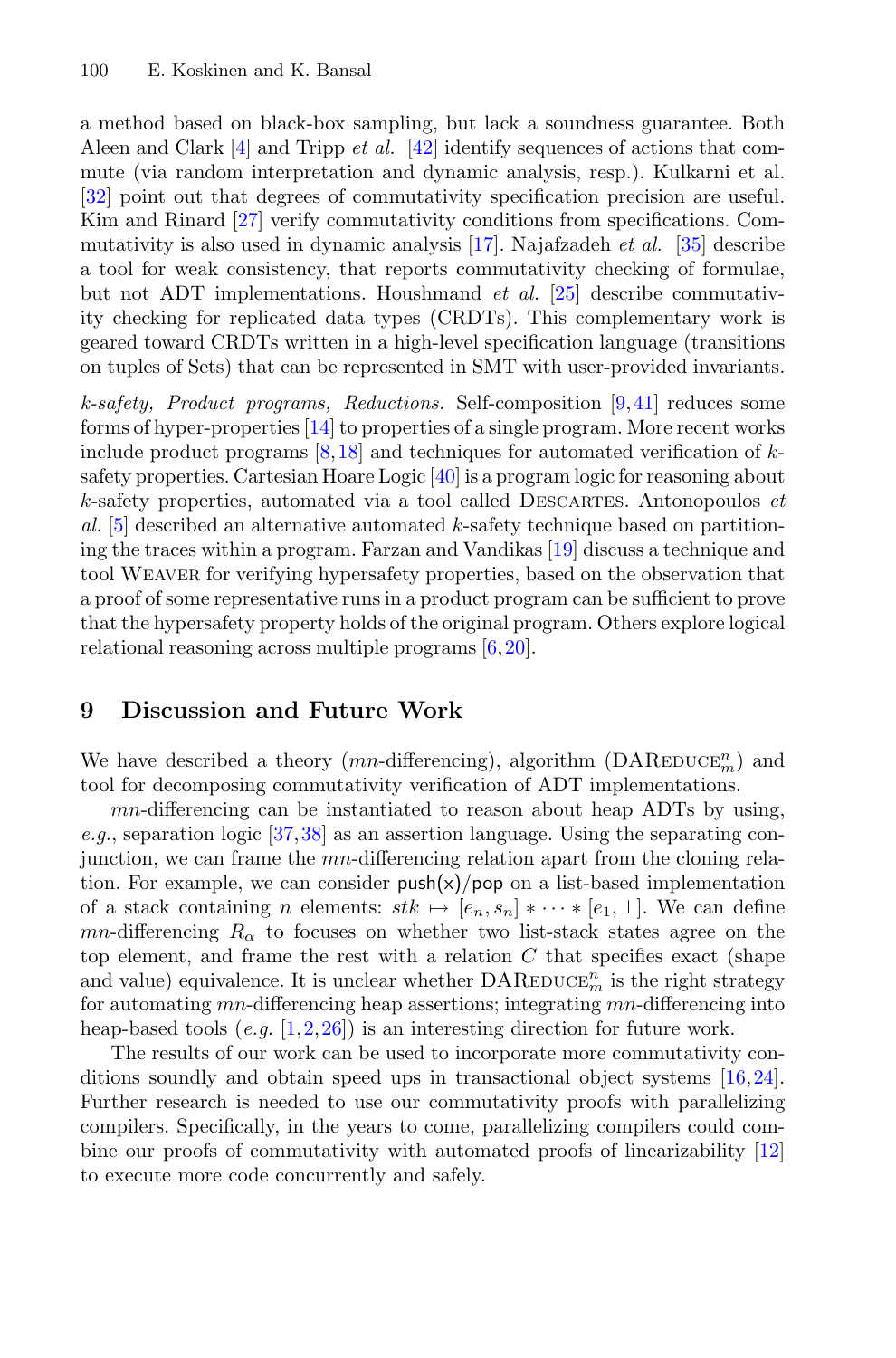**Acknowledgments.** We would like to thank Marco Gaboardi, Maurice Herlihy, Michael Hicks, David Naumann and the anonymous reviewers for their helpful feedback on earlier drafts of this work. This work was supported in part by NSF award #1813745 and #2008633.

# **References**

- <span id="page-20-12"></span>1. Infer static analyzer. <https://fbinfer.com/>
- <span id="page-20-13"></span>2. Verifast. <https://github.com/verifast/verifast>
- <span id="page-20-8"></span>3. Abadi, M., Lamport, L.: The existence of refinement mappings. Theor. Comput. Sci. **82**, 253–284 (1991)
- <span id="page-20-2"></span>4. Aleen, F., Clark, N.: Commutativity analysis for software parallelization: letting program transformations see the big picture. In: Proceedings of the 14th International Conference on Architectural Support for Programming Languages and Operating Systems (ASPLOS-XII) (2009), ACM, pp. 241–252 (2009)
- <span id="page-20-11"></span>5. Antonopoulos, T., Gazzillo, P., Hicks, M., Koskinen, E., Terauchi, T., Wei, S.: Decomposition instead of self-composition for proving the absence of timing channels. In: Cohen, A., Vechev, M.T. (eds.) Proceedings of the 38th ACM SIGPLAN Conference on Programming Language Design and Implementation, PLDI 2017, Barcelona, Spain, 18–23 June 2017, pp. 362–375. ACM (2017)
- <span id="page-20-9"></span>6. Banerjee, A., Naumann, D. A., and Nikouei, M. Relational logic with framing and hypotheses. In: 36th IARCS Annual Conference on Foundations of Software Technology and Theoretical Computer Science (FSTTCS 2016). Schloss Dagstuhl-Leibniz-Zentrum fuer Informatik (2016)
- <span id="page-20-3"></span>7. Bansal, K., Koskinen, E., Tripp, O.: Automatic generation of precise and useful commutativity conditions. In: Beyer, D., Huisman, M. (eds.) TACAS 2018. LNCS, vol. 10805, pp. 115–132. Springer, Cham (2018). [https://doi.org/10.1007/978-3-](https://doi.org/10.1007/978-3-319-89960-2_7) [319-89960-2](https://doi.org/10.1007/978-3-319-89960-2_7) 7
- <span id="page-20-6"></span>8. Barthe, G., Crespo, J.M., Kunz, C.: Relational verification using product programs. In: Butler, M., Schulte, W. (eds.) FM 2011. LNCS, vol. 6664, pp. 200–214. Springer, Heidelberg (2011). [https://doi.org/10.1007/978-3-642-21437-0](https://doi.org/10.1007/978-3-642-21437-0_17) 17
- <span id="page-20-7"></span>9. Barthe, G., D'Argenio, P.R., Rezk, T.: Secure information flow by self-composition. In: CSFW (2004)
- <span id="page-20-4"></span>10. Beyer, D., Keremoglu, M.E.: CPAchecker: a tool for configurable software verification. In: Gopalakrishnan, G., Qadeer, S. (eds.) CAV 2011. LNCS, vol. 6806, pp. 184–190. Springer, Heidelberg (2011). [https://doi.org/10.1007/978-3-642-22110-](https://doi.org/10.1007/978-3-642-22110-1_16) 1 [16](https://doi.org/10.1007/978-3-642-22110-1_16)
- <span id="page-20-10"></span>11. Bolognesi, T., Smolka, S.A.: Fundamental results for the verification of observational equivalence: a survey. In: PSTV, pp. 165–179 (1987)
- <span id="page-20-1"></span>12. Bouajjani, A., Emmi, M., Enea, C., Hamza, J. On reducing linearizability to state reachability. In Automata, Languages, and Programming - 42nd International Colloquium, ICALP 2015, Kyoto, Japan, 6–10 July 2015, Proceedings, Part II, pp. 95–107 (2015)
- <span id="page-20-0"></span>13. Chechik, M., Stavropoulou, I., Disenfeld, C., Rubin, J.: FPH: efficient noncommutativity analysis of feature-based systems. In: Russo, A., Schürr, A. (eds.) FASE 2018. LNCS, vol. 10802, pp. 319–336. Springer, Cham (2018). [https://doi.](https://doi.org/10.1007/978-3-319-89363-1_18) [org/10.1007/978-3-319-89363-1](https://doi.org/10.1007/978-3-319-89363-1_18) 18
- <span id="page-20-5"></span>14. Clarkson, M.R., Schneider, F.B.: Hyperproperties. J. Comput. Secur. **18**(6), 1157– 1210 (2010)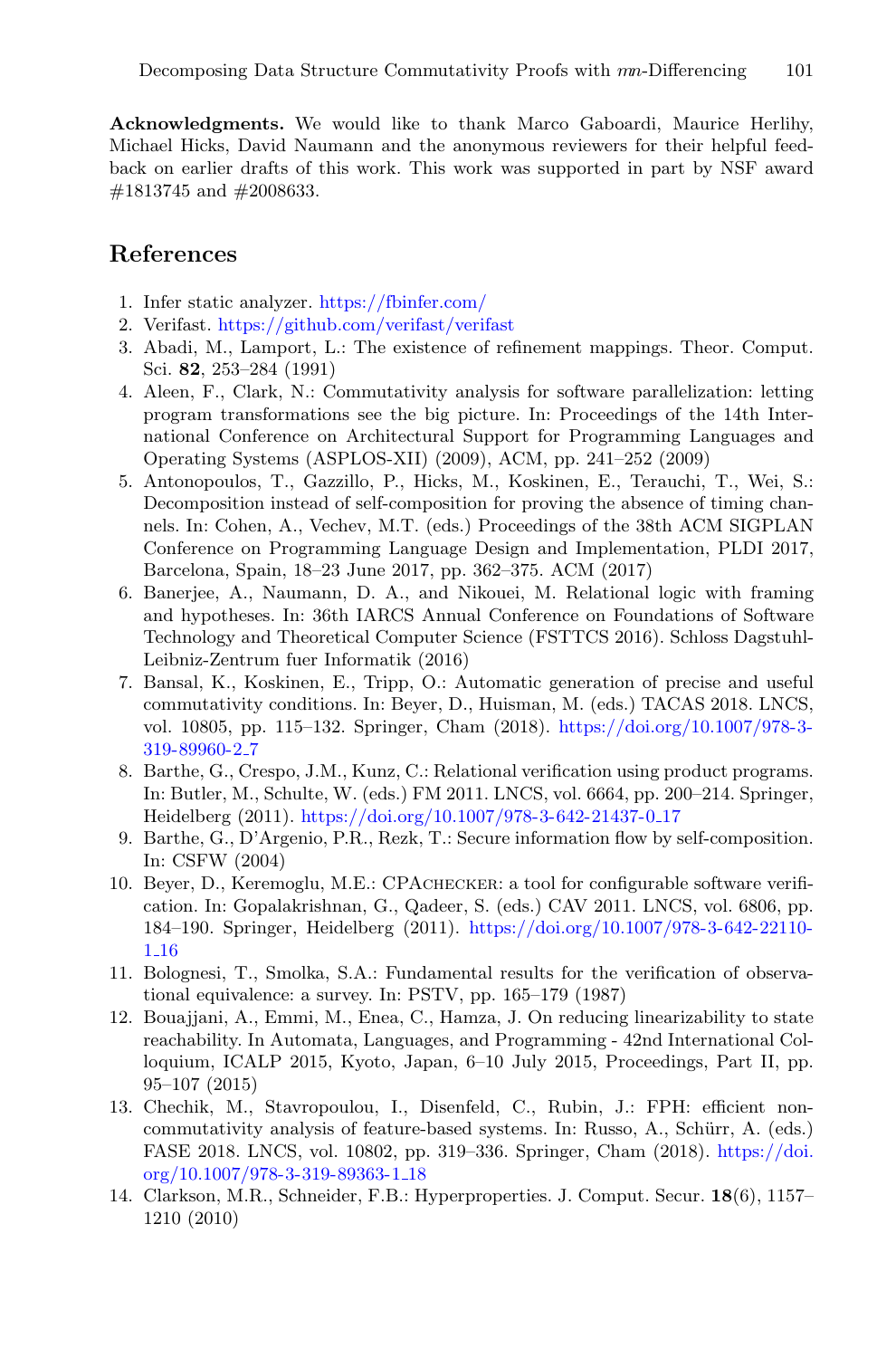- <span id="page-21-6"></span>15. Clements, A.T., Kaashoek, M.F., Zeldovich, N., Morris, R.T., Kohler, E.: The scalable commutativity rule: designing scalable software for multicore processors. ACM Trans. Comput. Syst. **32**(4), 10 (2015)
- <span id="page-21-0"></span>16. Dickerson, T.D., Koskinen, E., Gazzillo, P., Herlihy, M.: Conflict abstractions and shadow speculation for optimistic transactional objects. In: Programming Languages and Systems - 17th Asian Symposium, APLAS 2019, Nusa Dua, Bali, Indonesia, 1–4 December 2019, Proceedings, pp. 313–331 (2019)
- <span id="page-21-4"></span>17. Dimitrov, D., Raychev, V., Vechev, M., Koskinen, E.: Commutativity race detection. In: Proceedings of the 35th ACM SIGPLAN Conference on Programming Language Design and Implementation (PLDI 2014) (2014)
- <span id="page-21-12"></span>18. Eilers, M., Müller, P., Hitz, S.: Modular product programs. ACM Trans. Programm. Lang. Syst. (TOPLAS) **42**(1), 1–37 (2019)
- <span id="page-21-15"></span>19. Farzan, A., Vandikas, A.: Automated hypersafety verification. In: Dillig, I., Tasiran, S. (eds.) CAV 2019. LNCS, vol. 11561, pp. 200–218. Springer, Cham (2019). [https://doi.org/10.1007/978-3-030-25540-4](https://doi.org/10.1007/978-3-030-25540-4_11) 11
- <span id="page-21-13"></span>20. Frumin, D., Krebbers, R., Birkedal, L.: Reloc: a mechanised relational logic for finegrained concurrency. In: Proceedings of the 33rd Annual ACM/IEEE Symposium on Logic in Computer Science, pp. 442–451 (2018)
- <span id="page-21-7"></span>21. Gehr, T., Dimitrov, D., Vechev, M. T. Learning commutativity specifications. In: Computer Aided Verification - 27th International Conference, CAV 2015, San Francisco, CA, USA, 18–24 July 2015, Proceedings, Part I, 307–323 (2015)
- <span id="page-21-9"></span>22. Heizmann, M., et al.: Ultimate automizer with SMTInterpol. In: Piterman, N., Smolka, S.A. (eds.) TACAS 2013. LNCS, vol. 7795, pp. 641–643. Springer, Heidelberg (2013). [https://doi.org/10.1007/978-3-642-36742-7](https://doi.org/10.1007/978-3-642-36742-7_53) 53
- <span id="page-21-11"></span>23. Henzinger, T.A., Jhala, R., Majumdar, R., Necula, G.C., Sutre, G., Weimer, W.: Temporal-safety proofs for systems code. In: Computer Aided Verification, 14th International Conference, CAV 2002, Copenhagen, Denmark, 27–31 July 2002, Proceedings, pp. 526–538 (2002)
- <span id="page-21-1"></span>24. Herlihy, M., Koskinen, E.: Transactional boosting: a methodology for highly concurrent transactional objects. In: Proceedings of the 13th ACM SIGPLAN Symposium on Principles and Practice of Parallel Programming (PPoPP 2008) (2008)
- <span id="page-21-14"></span>25. Houshmand, F., Lesani, M.H.: replication coordination analysis and synthesis. Proc. ACM Program. Lang. **3**(POPL), 74:1–74:32 (2019)
- <span id="page-21-16"></span>26. Juhasz, U., Kassios, I.T., Müller, P., Novacek, M., Schwerhoff, M., Summers, A.J.: Viper: a verification infrastructure for permission-based reasoning. Technical report, ETH Zurich (2014)
- <span id="page-21-8"></span>27. Kim, D., Rinard, M.C. :Verification of semantic commutativity conditions and inverse operations on linked data structures. In: Proceedings of the 32nd ACM SIGPLAN Conference on Programming Language Design and Implementation, PLDI 2011, ACM, pp. 528–541 (2011)
- <span id="page-21-10"></span>28. Koskinen, E., Bansal, K.: Reducing commutativity verification to reachability with differencing abstractions. CoRR abs/2004.08450 (2020)
- <span id="page-21-2"></span>29. Koskinen, E., Parkinson, M.J.: The push/pull model of transactions. In: Proceedings of the 36th ACM SIGPLAN Conference on Programming Language Design and Implementation, Portland, OR, USA, June 15–17, 2015, pp. 186–195 (2015)
- <span id="page-21-3"></span>30. Koskinen, E., Parkinson, M.J., Herlihy, M.: Coarse-grained transactions. In: Proceedings of the 37th ACM SIGPLAN-SIGACT Symposium on Principles of Programming Languages, ACM, pp. 19–30 (2010)
- <span id="page-21-5"></span>31. Kragl, B., Qadeer, S.: Layered concurrent programs. In: Chockler, H., Weissenbacher, G. (eds.) CAV 2018. LNCS, vol. 10981, pp. 79–102. Springer, Cham (2018). [https://doi.org/10.1007/978-3-319-96145-3](https://doi.org/10.1007/978-3-319-96145-3_5) 5